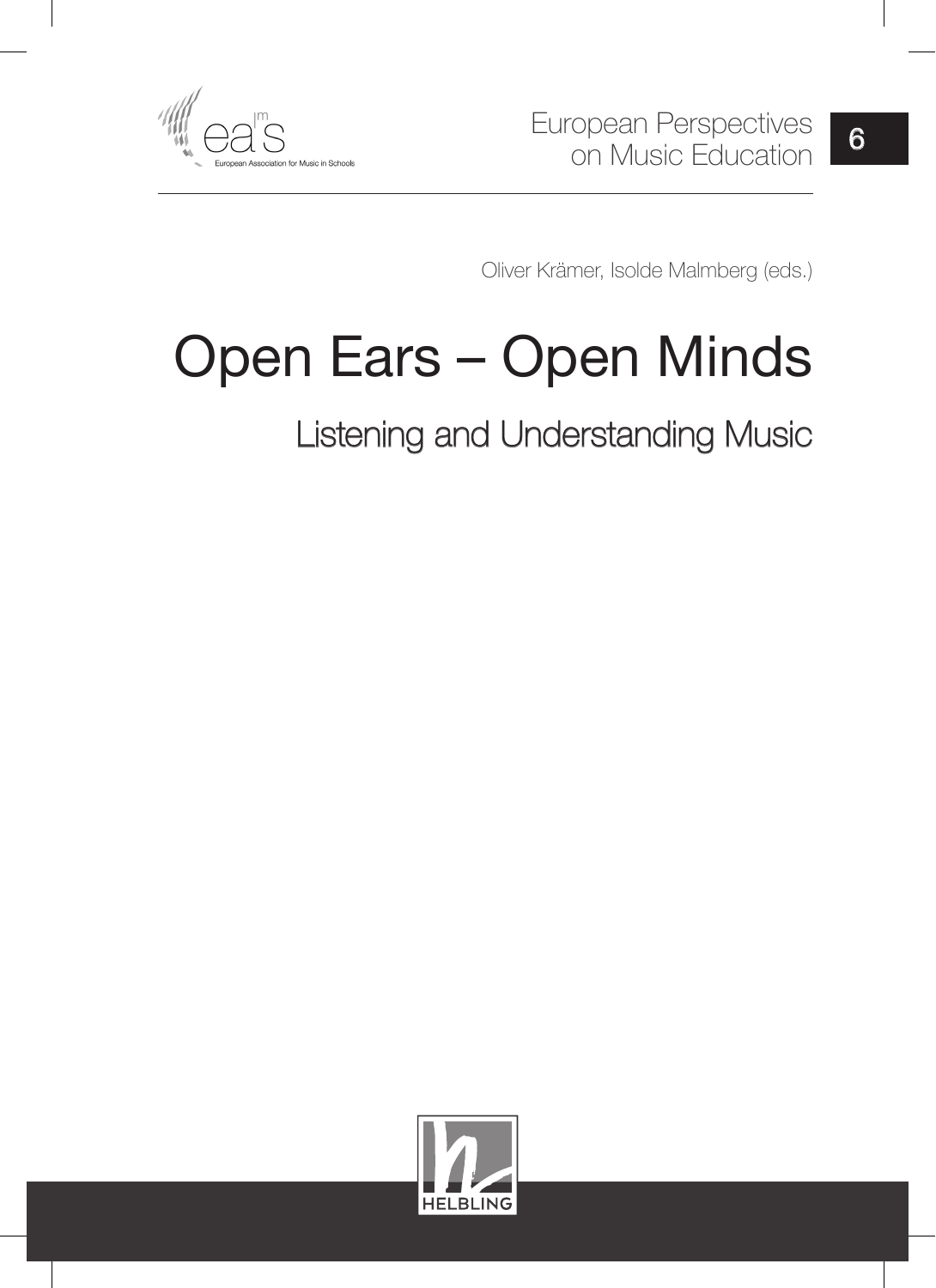#### **Open Ears – Open Minds: Listening and Understanding Music European Perspectives on Music Education 6**

edited by Oliver Krämer & Isolde Malmberg www.eas-music.org

Starting with this volume, *European Perspectives on Music Education* is a peer-reviewed book series. It was printed with the generous support of the Rostock University of Music and Theatre.

#### **Editorial Board of the Series** *European Perspectives on Music Education*

Dr. Isolde Malmberg, chair (Rostock University of Music and Theatre, DE) Dr. Thomas De Baets (LUCA School of Arts, Brussels, BE) Dr. Natassa Economidou Stavrou (University of Nicosia, CY) Dr. Marina Gall (University of Bristol, UK) Sarah Hennessy (University of Exeter, UK) Dr. Gerhard Sammer (University of Music, Würzburg, DE) Dr. Mary Stakelum (Bath Spa University, UK) Adri de Vugt (Royal Conservatoire The Hague, NL)

Editorial office: Dr. Lukas Christensen Copy editor: Neil Perkins, Wordworks, Wiesen Cover: Shutterstock (Ekaterina Bondar) Cover design: Marinas Medien- und Werbeagentur GmbH, Innsbruck (basic design); Georg Toll, tollmedia, Innsbruck (design & layout) Layout and typesetting: Georg Toll, tollmedia, Innsbruck Charts and artwork: Dr. Kristin Riebe, Potsdam/Nuthetal Print: Opolgraf SA, Opole

HI-W7736 ISBN 978-3-99035-383-7 ISMN 979-0-50239-371-7

1st edition / 1st print run 2016 © 2016 Helbling, Innsbruck ∙ Esslingen ∙ Bern-Belp All rights reserved

www.helbling.com

This publication is protected by copyright, and written permission must be obtained from the publisher prior to any reproduction, storage in a retrieval system, or transmission in any form or by any means, electronic, mechanical, photocopying, recording, or likewise.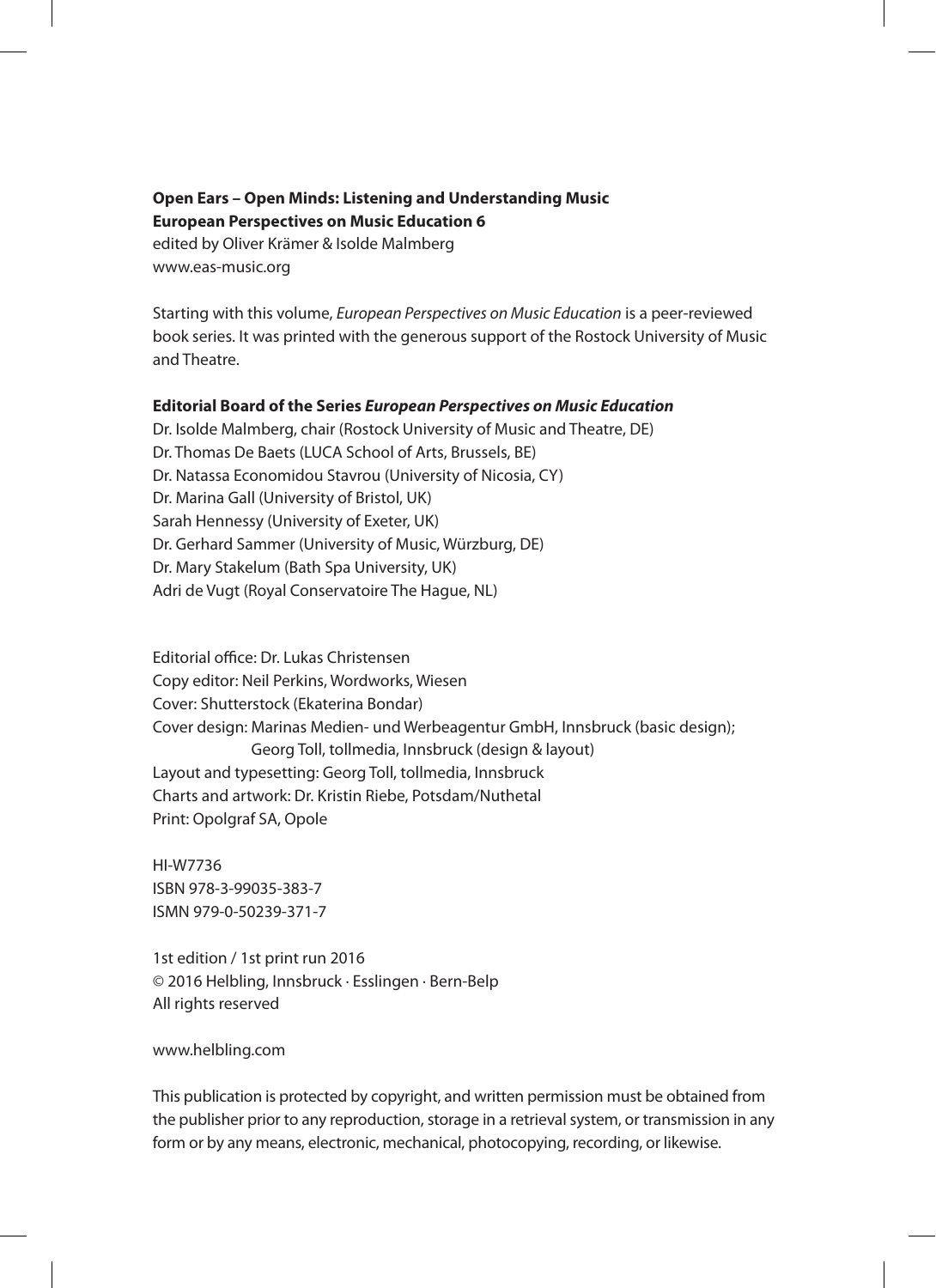## Table of Contents

| Oliver Krämer & Isolde Malmberg<br>Introduction                                                                                                                 | 7  |
|-----------------------------------------------------------------------------------------------------------------------------------------------------------------|----|
| Christian Thorau<br>Casually or Carefully:<br>Music Listening Then and Now                                                                                      | 17 |
| <b>I. LISTENING THROUGHOUT LIFE:</b><br><b>Music and Its Meaning for Identity and Biography</b>                                                                 |    |
| Renate Müller (Germany)<br>Young People's Musical Commitment:<br><b>Music Sociological Perspectives</b>                                                         | 29 |
| Anna Houmann (Sweden)<br>Working on the Musical Biography:<br>Bringing Story into Music Education                                                               | 49 |
| Ka Man Melody Ng (USA)<br>Listening to Live Music in a Healthcare Environment                                                                                   | 63 |
| Rineke Smilde (The Netherlands)<br>Reading, Mirroring, and Reflecting an Audience<br>Living with Dementia                                                       | 79 |
| Hande Sağlam (Austria/Turkey)<br>Musical Code-Switching:<br>Understanding, Learning, and Transmitting Other<br>Musical Languages Using a Transcultural Approach | 91 |
| II. LISTENING IN CHILDHOOD:<br><b>Musical Experience and Preferences</b>                                                                                        |    |
| Silke Schmid (Switzerland)<br>Children's Multimodal Dimensions of Music Experience:                                                                             |    |

An Open Framework **105**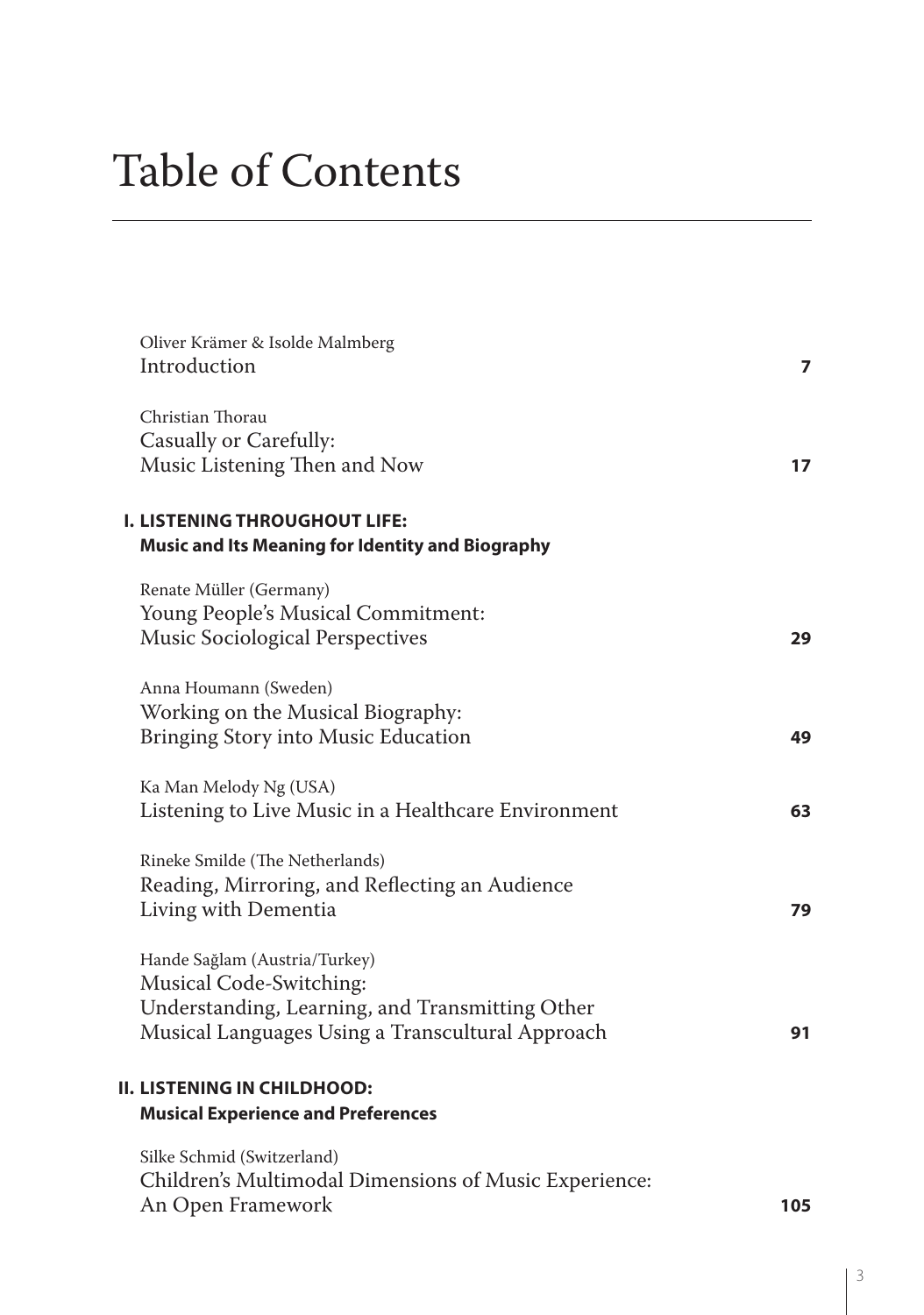| Vanessa Bond (USA)<br>A Pedagogy of Listening:                                                                                                                                |     |
|-------------------------------------------------------------------------------------------------------------------------------------------------------------------------------|-----|
| <b>Applications for Music Education</b>                                                                                                                                       | 121 |
| Ingeborg Lunde Vestad (Norway)<br>Passing on Musical Knowledge and Ideas<br>about Music through Television:<br>The Norwegian Children's Programmes Lekestue and Sesam Stasjon | 135 |
| Veronika Busch, Nicola Bunte, & Michael Schurig (Germany)<br>Open-Earedness, Musical Concepts, and Gender Identity                                                            | 151 |
| III. LISTENING AND UNDERSTANDING:<br><b>Music and the Allocation of Meaning</b>                                                                                               |     |
| Jo Stijnen (Belgium)<br>The Construction of Meaning in the Process of Listening to<br>and Understanding Music                                                                 | 169 |
| Stephan Hametner (Austria)<br>The Art and Freedom of Interpretation:<br>A Didactic Discussion of How to Foster<br>Listening and Interpreting Music                            | 187 |
| David Holland (United Kingdom)<br>Heightened Listening:<br>A Creative Tool for Opening Ears and<br>Minds to Sound-Based Music                                                 | 201 |
| IV. LISTENING IN MUSIC EDUCATION:<br><b>Conceptual Approaches and Applications</b>                                                                                            |     |
| Oliver Krämer (Germany)<br>Conceptual Approaches to Listening and Understanding<br>in German Music Education                                                                  | 221 |
| David Holland (United Kingdom)<br>Acoustic Ecology and Its Role in Education:<br>Learning to Listen to the Soundscape                                                         | 241 |
| Rainer O. Brinkmann (Germany)<br>Dramatic Interpretation of Music                                                                                                             | 255 |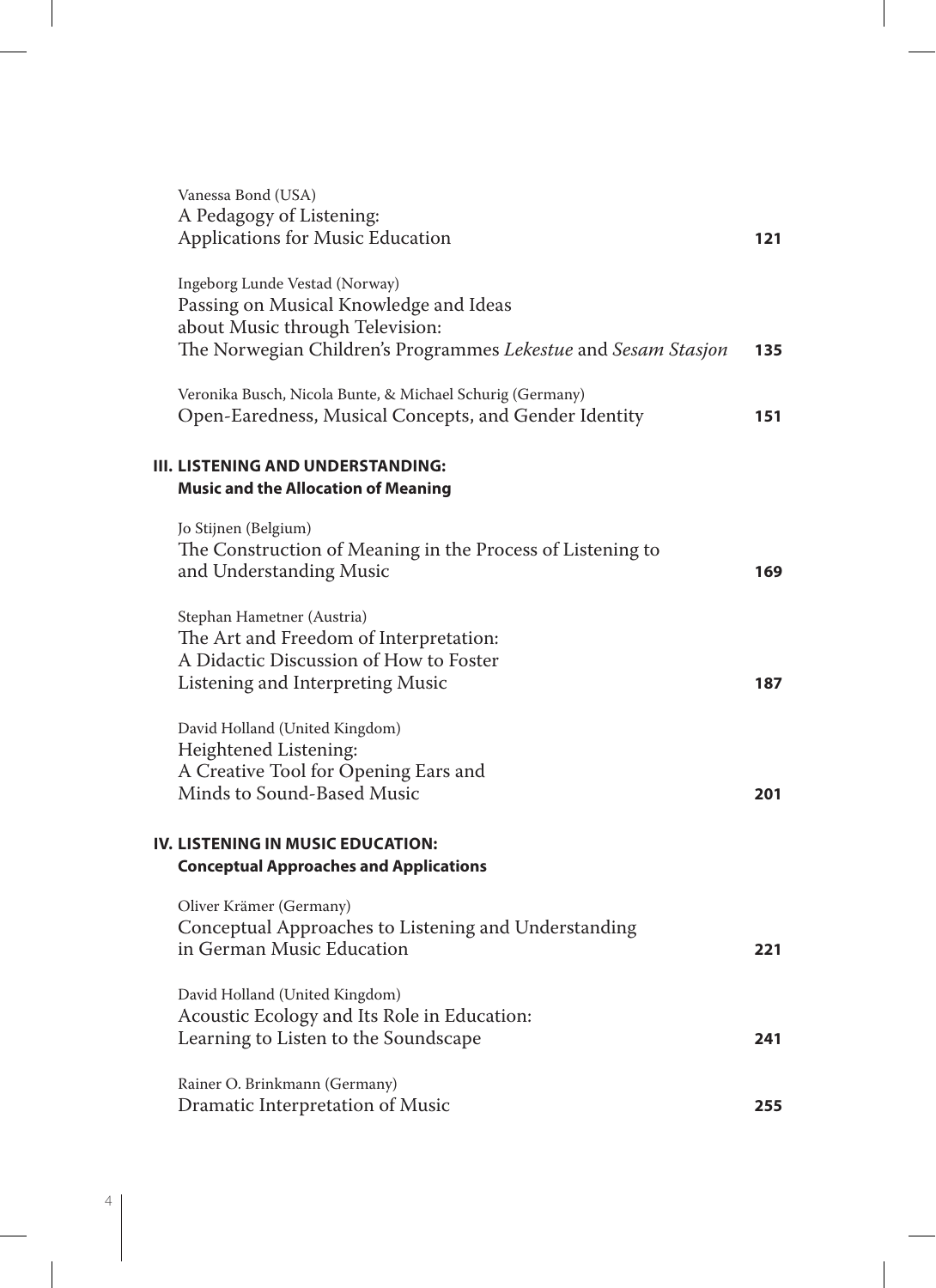| Franz Niermann (Austria)                                             |     |
|----------------------------------------------------------------------|-----|
| <b>Guiding to Openness:</b>                                          |     |
| A Music Didactic Principle, Developed in <i>die kunst der stunde</i> | 271 |
|                                                                      |     |
| Tobias Hömberg & Oliver Krämer (Germany)                             |     |
| Listening and Understanding Music from a Curricular Perspective      | 289 |
|                                                                      |     |
| <b>V. LISTENING IN CONCERTS:</b>                                     |     |
| Understanding and Appreciating Classical Music                       |     |
| Constanze Wimmer (Austria)                                           |     |
| <b>Opening Doors to Classical Music:</b>                             |     |
| In Search of an Inquisitive Audience                                 | 307 |
|                                                                      |     |
| Andreas Bernhofer (Austria)                                          |     |
| Young People Experiencing Classical Concerts                         | 323 |
|                                                                      |     |
| <b>The Editors</b>                                                   | 337 |
| The Authors                                                          | 338 |
|                                                                      |     |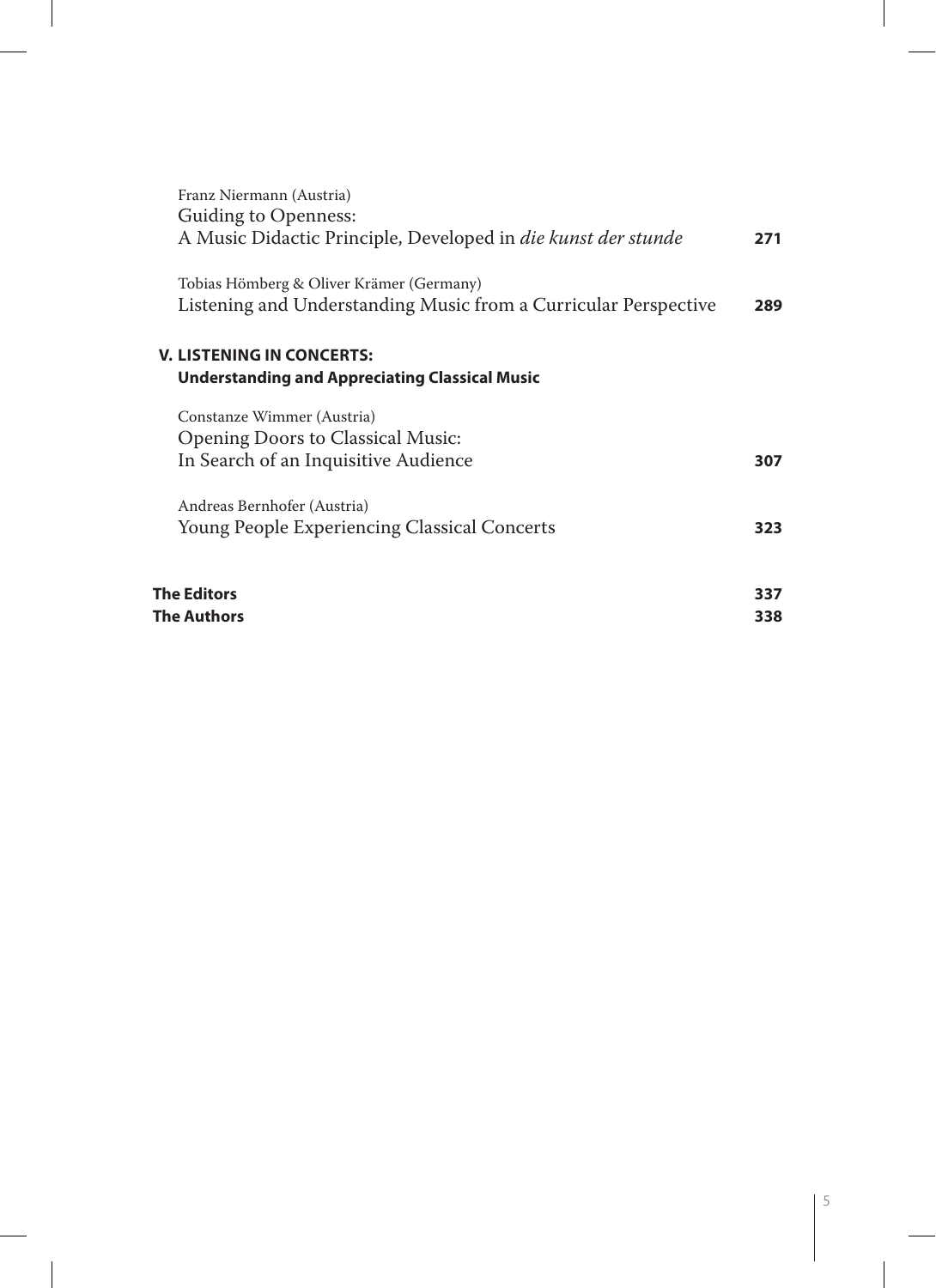151 **Germany** Germany

### Veronika Busch, Nicola Bunte, & Michael

## Open-Earedness, Musical Concepts, and Gender Identity

Music appears to be very important to individuals, but as Rentfrow, Goldberg, & Levitin state (2011, p. 1155): "[c]uriously, where  $\frac{1}{2}$  lifting is known about why music is so important". One possible answer to this  $\mathbf{q}_1$  is in music's ability to function as an expression of one's identity. The differential between *identities in music* and *music in identities* made by MacDonald, Hargreaves, Miell (2002) proves very helpful in approaching this wide area of research. Whenever the *integries in music* especially refers to aspects of self-definition as a music in ite. *ies* refers to "how we use music as a means or resource for developing the sects of our individual identities" (ibid., p. 2). The present chapter is mainly oncerned the *music in identities* and as such with music as a means to develop psychosocial identity in the number of determinants, is related to age, gender, or nationality Music preferences are a central facet of music's ability to serve as a means in identity development and expression.

mpirical results on music preferences and musical concepts and discusses the interms of so-called *open-earedness* (Hargreaves 1982). It argues that  $\frac{1}{2}$  identity development  $\frac{1}{2}$  a major role in understanding the development of music preferences and that musical concepts build the background again. hich su scesses unfold.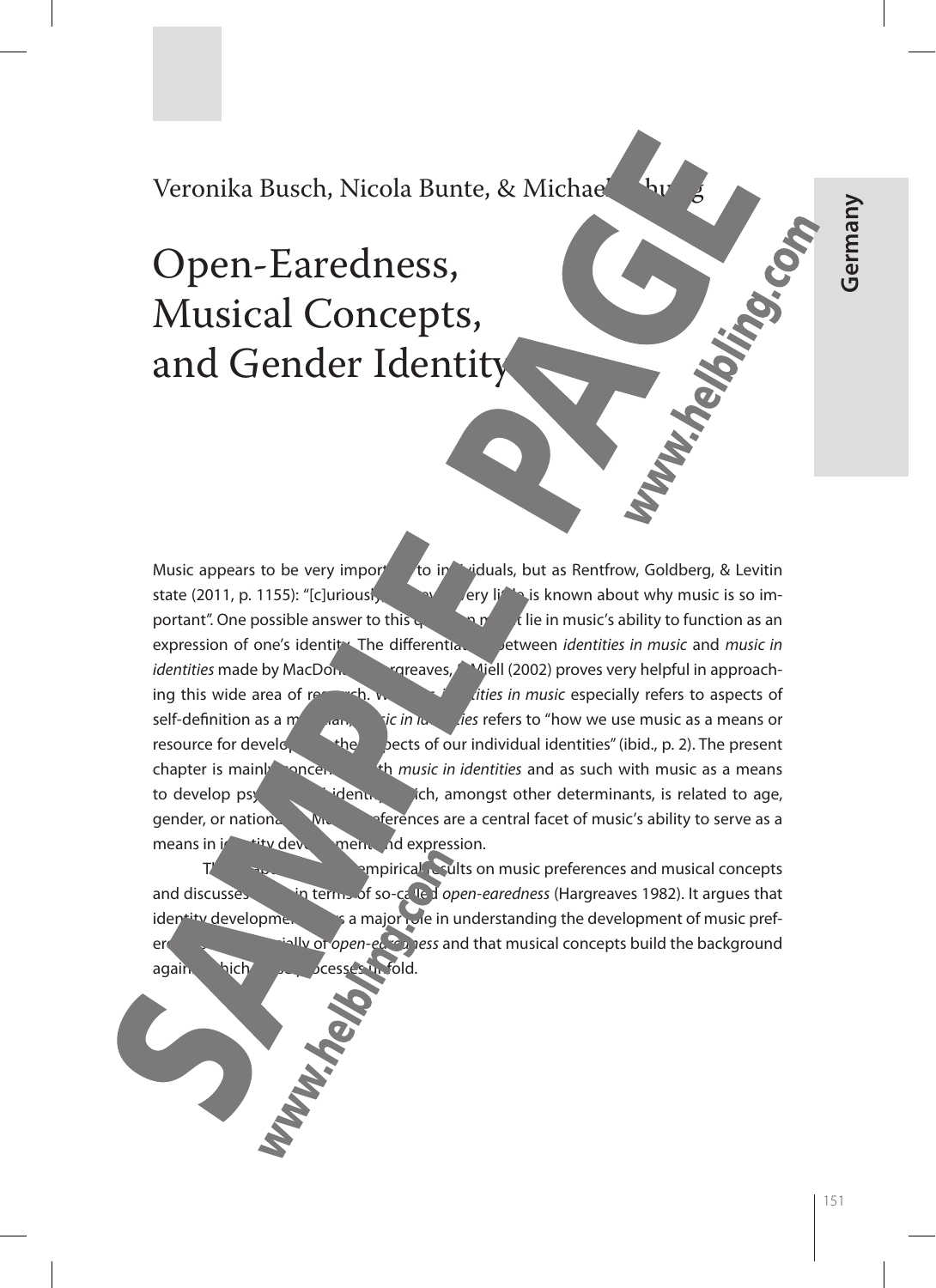#### **Theoretical Background: Music Preferences, Musical Concepts, and Musical Ventity**

According to Behne (1993, p. 340) music preference refers to a present in a present in given situation. The judgement relates to musical concepts defined as "the sum of beliefs, attitudes, information, prejudices, etc. held by an individual concerning a certain more original  $\alpha$ less defined musical object" (Behne 1975, p. 36).<sup>1</sup> The Thiect could be a music genre or a musician, for instance. Building on this definition,  $\hbar$  are underfaced as associative structures stored in memory.<sup>2</sup>

Musical concepts are nourished by the musical experiences that individuals gather in life and which are seen as influencing  $\sqrt{2}$  cal behaviour (Behne 1975), with experiences in early childhood appearing to be  $\alpha$ , particular importance for the development of music preferences (Kleinen 2011). The notion of musical concepts also ties in with the idea of "personal networks of musical and cultural associations", which as part of "personal musical geographies" are seen as the context for constructing musical identities (Hargreaves, Hargreaves, & North  $\sim$  2, p.  $\sim$   $\degree$ ). According to Schneider and Lindenberger, personal identity is the "unique combination of the personal characteristics that the person is aware of and can use to  $e_{\lambda}$ ,  $m$  to others" (Schneider & Lindenberger 2012, p. 770). In construction identity a person may revert to the musical concepts already learnt and relate her or his interior of the schäfer and Sedlmeier concluded that "the most important reasons where the like the intervals are its ability to express their identity and their values and ity to b. people together" (Schäfer & Sedlmeier 2009, p. 297). North & Harge $\frac{1}{2}$  as  $\frac{1}{2}$ , p. 90) describe music as a badge in adolescents' social cognitions. What is badge states for and which musical objects can function as a badge is defined by a person individual's network of associations is centred around a musical general genre can function as a reference point for all connected social and **cultural associations**.

In Fig. 2. The search of the music preference<sup>3</sup> points towards the purposeful usage of music preferences order  $\sqrt{\frac{m}{n}}$  order to influence the way the individual is seen by others. Rentfrow, Goldberg, & Levitin Cargue for multiple influences on music preferences, such as psychological disposition, exposure to popular media, or cultural trends. A wealth of research adults' music preferences indicates additional influences, which all appear  $c_1$  and to identity evelopment: The personality dimension "openness for experience" (Costa & McCrae 1992) correlates with broad music preferences (Delsing et al. 2008; Rawlings **Ciancarelli 1999**. A migration background enhances preferences for music from

All English  $\alpha$  anslations in this chapter are by the authors.

Detailed theoretical considerations as well as comprehensive analyses of the qualitative data summarised in this chapter will be provided in the doctoral thesis by Nicola Bunte.<br>See Sloboda, Lamont, & Greasley 2009 for a research review.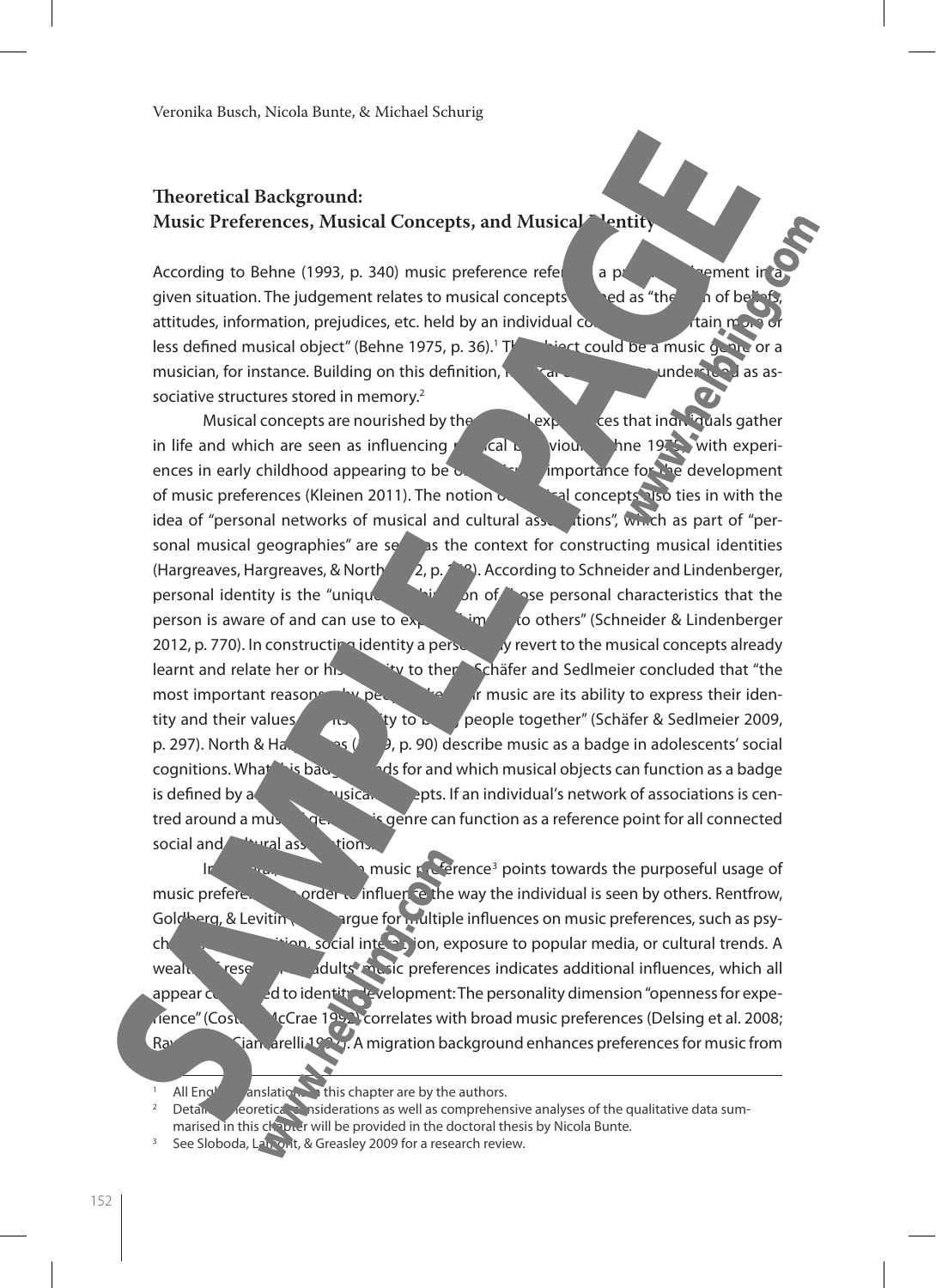the respective countries of origin (Cremades, Oswaldo, & Lucia 2010; Henric 1990; Teo, Hargreaves, & Lee 2008). Bourdieu (1993, p. 150) sees music preference as an indicator of of a person's belonging to a specific social class with a specific *htus*, meaning solid y tied gestures and behaviour. Neither Peterson & Simkus (1992) **Chang Act Montpe (2007**) support this explicit attribution of music preferences to socienties, but found connection between social status and stylistic broadness of music preferences (cf. Peterson 1992; 2001). Last but not least, age and gender are often charge key factors that explain music preferences (e.g., Hargreaves, North, & Tarrant 2006); Rental 2066; Rental Co., Goldberg, & Levitin 2011).

Regarding children's music preference and general ander are examined extensively. Research often refers to Hargreaves' hypothesis that "younger children may be more 'open-eared' to forms of music regarded by a neonventional" (Hargreaves 1982, p. 51). By unconventional he means avant-garde, alleading the electronic music (Hargreaves, North, & Tarrant 2006, p. 144), as well as classical and ethnic music (Hargreaves, Comber, & Colley 1995). Age as an influencing iable is inherent to Hargreaves' developmental hypothesis, and studies support the notion that pupils lose their initial openness for various styles and forms of music during elementary school, so that at the beginning of puberty they mainly prefer current rock and population of Gembris & Schellberg 2007).

With regard to the variable of gender,  $\frac{1}{2}$  arch mostly suggests that boys are less *open-eared* than girls towards since or classical musical styles (Hargreaves, Comber, & Colley 1995; Gembris &  $\sim$  Ilberg 2007). Gener-specific musical socialisation might be an explanation (Busch, Lehmann, Lehmann, 2009). This is supported by Wilke's (2012) finding that  $\frac{1}{2}$  target hool boys already use gangsta rap to convey masculinity and display their gender. Are search on the development of gender identity also hints at a stronger fixation on general stereotypes in boys than in girls (Maccoby 2000; Ruble, Martin, & Berenbaum 2006; Beutler-Prahm 2012). Thus, differences in music preferences are possibly not the result of gender-specific musical socialisation, but also an important step towards and the step towards developing one of  $\alpha$  own general identity. So *music in identity* already appears to be important the nentary school children.

Hence, educational contexts should provide a variety of music experiences. Especially, active engagement in music shapes music preferences (Bourdieu 1993; Hargreaves, Comber,  $\frac{2}{\sqrt{2}}$  Co<sup>lleg</sup>  $\frac{1}{\sqrt{2}}$ , Louven 2011). Therefore, music-oriented programmes for young children at the elementary schools seem a suitable way to provide (possibly) new worlds of experiences that might assist children to sharpen their sensitivity for musical sty<sup>r</sup> eir a sthetic judgement. This could help children to broaden their usual musicspecific *habitus* and to detect new or alternative scopes of music-related actions. A wealth of experidual needs of experiences is might help children to make use of specific music for their individual needs in identity development later on. The present study aims to investigate these assumptions by focusing on the development of music preferences in elementary school children.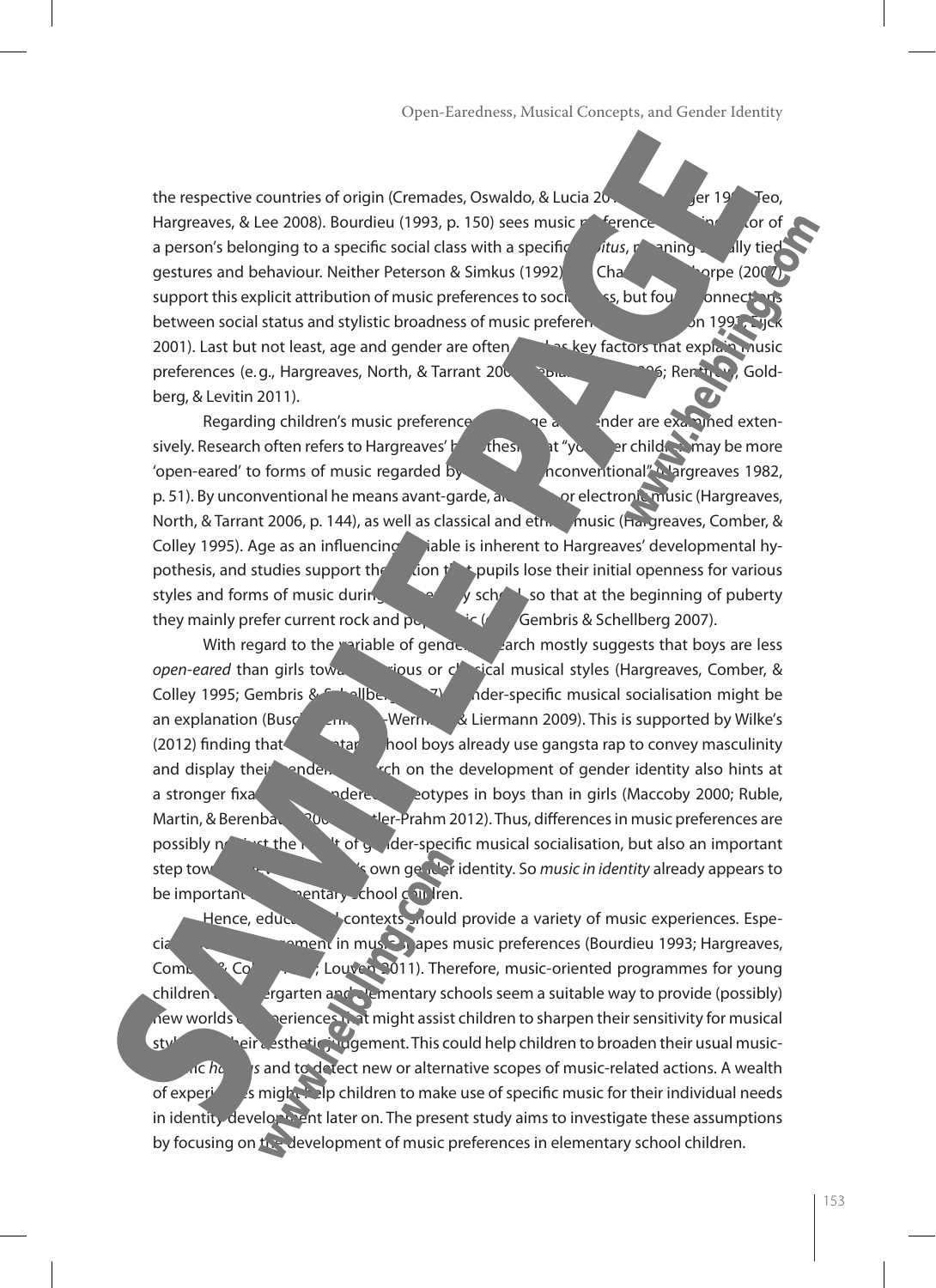#### **Empirical Approach: Music Preferences, Musical Concepts, and Gender Identity**

The study is part of the research project *SIGrun*<sup>4</sup> and follow a longit study is part he lo approach. The following questions are addressed quantitation

- Can music preferences of elementary school children be described by different factors indicating the existence and development of musical concepts early in childhood?
- Do music preference ratings develop according to the *open-earedness* hypothesis?
- Do gender, migration background,  $p'$  and nully social status influence music preferences at various times of measurent

The qualitative part of the study explores explanation for the quantitative findings. Behne's (1975; 1987) theoretical frace work of musical concepts serves as a lens to analyse children's musical and extra-musical associations with musical objects (e.g., music genres) and their evaluations of them. Interview and the following questions:

- Which musical concepts can be found and phase lementary school children?
- Do these concepts  $d$  during elementary school?
- To what extent are they relevant to children's music preferences?
- How are musical concepts, music preferences, and identity development intertwined?

#### *Quantitative Approach*

Pupils  $(n=735)$  at the new shools in North Rhine-Westphalia and Hamburg answered questionn<sup>2</sup> at four points measurement (2009, 2010, 2011, 2012; for details see Lehmann-Wermser et al. 2014). Music preferences were investigated using a sound questionnaire based on earlier research on *open-aredness* (e.g., Gembris & Schellberg 2007; Kopiez & Lehmann 2008). The  $\frac{1}{2}$  innaire (see Tables 1 and 2) features 16 (+1) instrumental music  $ex$ axamples (conventional and unconventional) with identical durations (30 sec) and a medium tempo  $\text{sg}(6)$  being pm). Three examples were adopted from previous studies to establish comparability of results. Four examples represent different music cultures (Turkey, Russia, China, and Africa) and one example (Garrett) provides a cross-over between *classical* and

Grun – Study of Instrumental Tuition in Elementary Schools (http://www.jeki-forschungsprogramm. de/forschungsprojekte/jedem-kind-ein-instrument/sigrun [08.11.2016]) was funded by the German Ministry Education and Research (Bundesministerium für Bildung und Forschung) and conducted by the Universities of Bremen and Hamburg (2009 to 2013). The main goal was the evaluation of the programme *JeKi – An Instrument for Every Child* (cf. Lehmann-Wermser et al. 2014).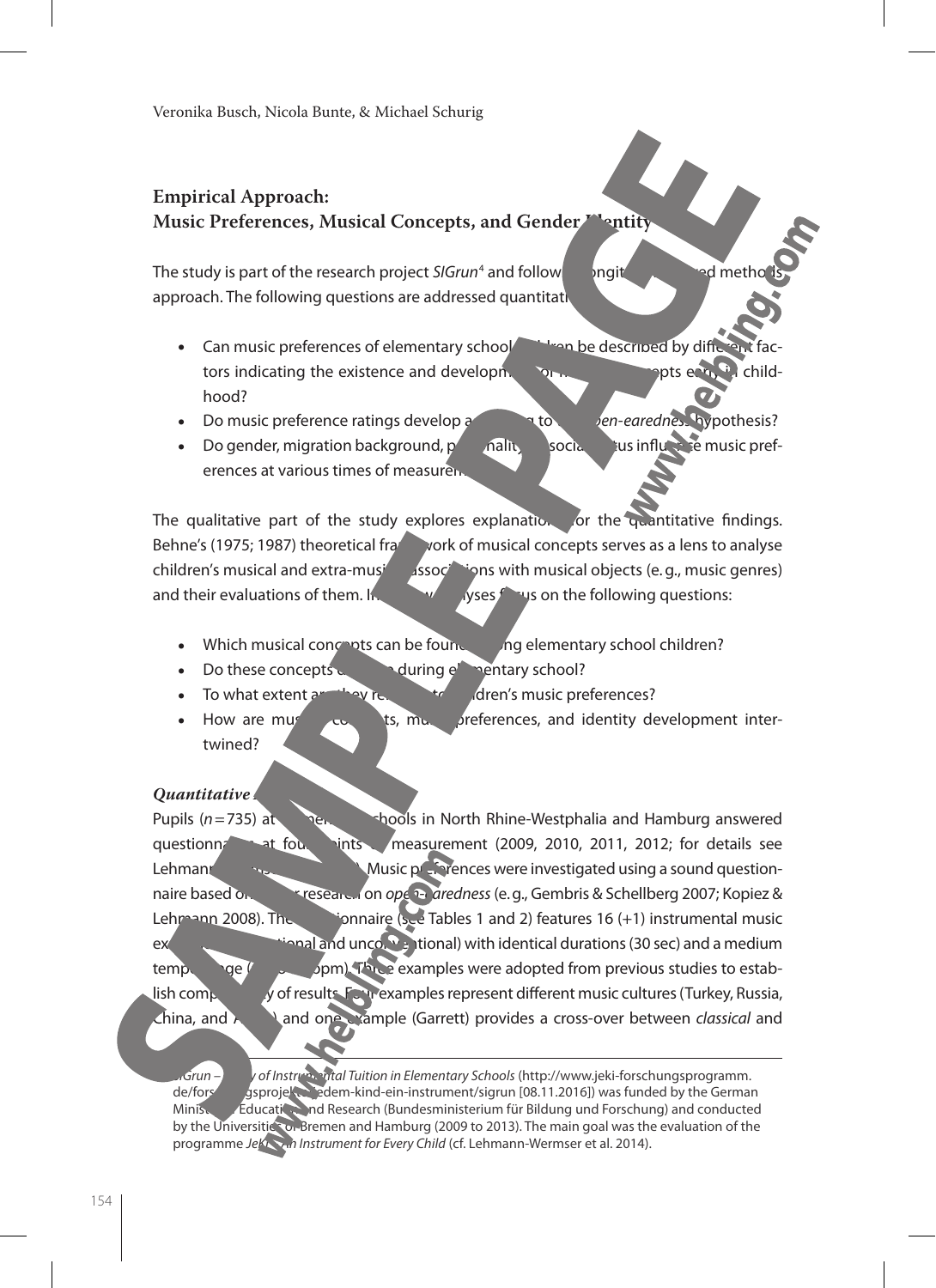*pop* music. Additionally, eight pieces were especially composed to sailly combine the parameters style of composition, style of instrumentation, and presence of a  $\frac{1}{2}$  of a drum set (Table 2). The sound questionnaire was presented  $\frac{c}{c}$   $\frac{c}{c}$  player at a standardise volume and children rated their (dis-)like of each example  $\circ$  a five-point system and smile rangeing from very happy (1 = strong liking) to very angry (5 = strong  $\frac{1}{\sqrt{2}}$  liking) icons.

| <b>Music</b><br>example | Composer/artist/album                                                                                   | <b>Title</b>                                            | <u>rrintion</u>                                                                                                                              |
|-------------------------|---------------------------------------------------------------------------------------------------------|---------------------------------------------------------|----------------------------------------------------------------------------------------------------------------------------------------------|
| Trial<br>example        | Friedbert Kerschbaumer/<br>Die schönsten Kinderlieder<br>auf der Panflöte                               | Ein Män<br>teht <sup>.</sup><br>im W                    | en's song play a on acoustic<br>and panpipes                                                                                                 |
| Africa                  | Magi Shamba/<br>Colors of Africa                                                                        | Upepu                                                   | Interwoven patiens in steady<br>metre player different percus-<br>ion instruments                                                            |
| Turkey                  | Sümer Ezgü/Ege Toros Yörü<br>Türkmen Türküleri<br>(Anatolia Ethnic Music.<br><b>Turkish Folk Music)</b> | Ümmü                                                    | Folk tune with pronounced<br>melody accompanied homo-<br>rhythmically on traditional instru-<br>ments                                        |
| Russia                  | Samovar Russian Folk Music<br>Ensemble/<br>Some of our Ber                                              | ה5                                                      | Folk tune with some expressive<br>tempo variations played on tradi-<br>tional Russian instruments                                            |
| China                   | Chinese Ensemble or<br>Music and F<br>Zhong G<br>Le<br>юō.<br>(Chines<br>st Mus                         | <b>Rong</b>                                             | Circular tune with steady metre<br>played on traditional Chinese<br>string and wind instruments                                              |
| Garrett                 | Joh<br>bastia.<br><b>Encore</b><br>Da                                                                   | 3rd Orchestral<br>Suite, Air                            | Baroque violin piece accompanied<br>by popular instrumented orchestra<br>including drum set                                                  |
| Mendels-<br>sohn        | <u>Aende</u><br>n-                                                                                      | 4th Symphony,<br>$\mathbf{\bar{t}}$ movement            | Romantic orchestral passage dom-<br>inated by constant short notes<br>with melodic interplay between<br>groups of instruments                |
|                         | rner Henze                                                                                              | 3rd Symphony,<br>3rd movement,<br>Beschwörungs-<br>tanz | Contemporary orchestral passage<br>with increasing sound intensity<br>and density and pronounced wind,<br>string, and percussion instruments |
| Bach                    | n Sebast a T-Bach                                                                                       | 3rd Orchestral<br>Suite, Gavotte I                      | Baroque orchestral passage with<br>pronounced metre and melodic<br>interplay especially between string<br>and wind/brass instruments         |
| <b>Eight</b> exar       | s composed by Achim Gieseler for this study (see Table 2)                                               |                                                         |                                                                                                                                              |

Tab. 1: Music examples **from the sound questionnaire (part I)**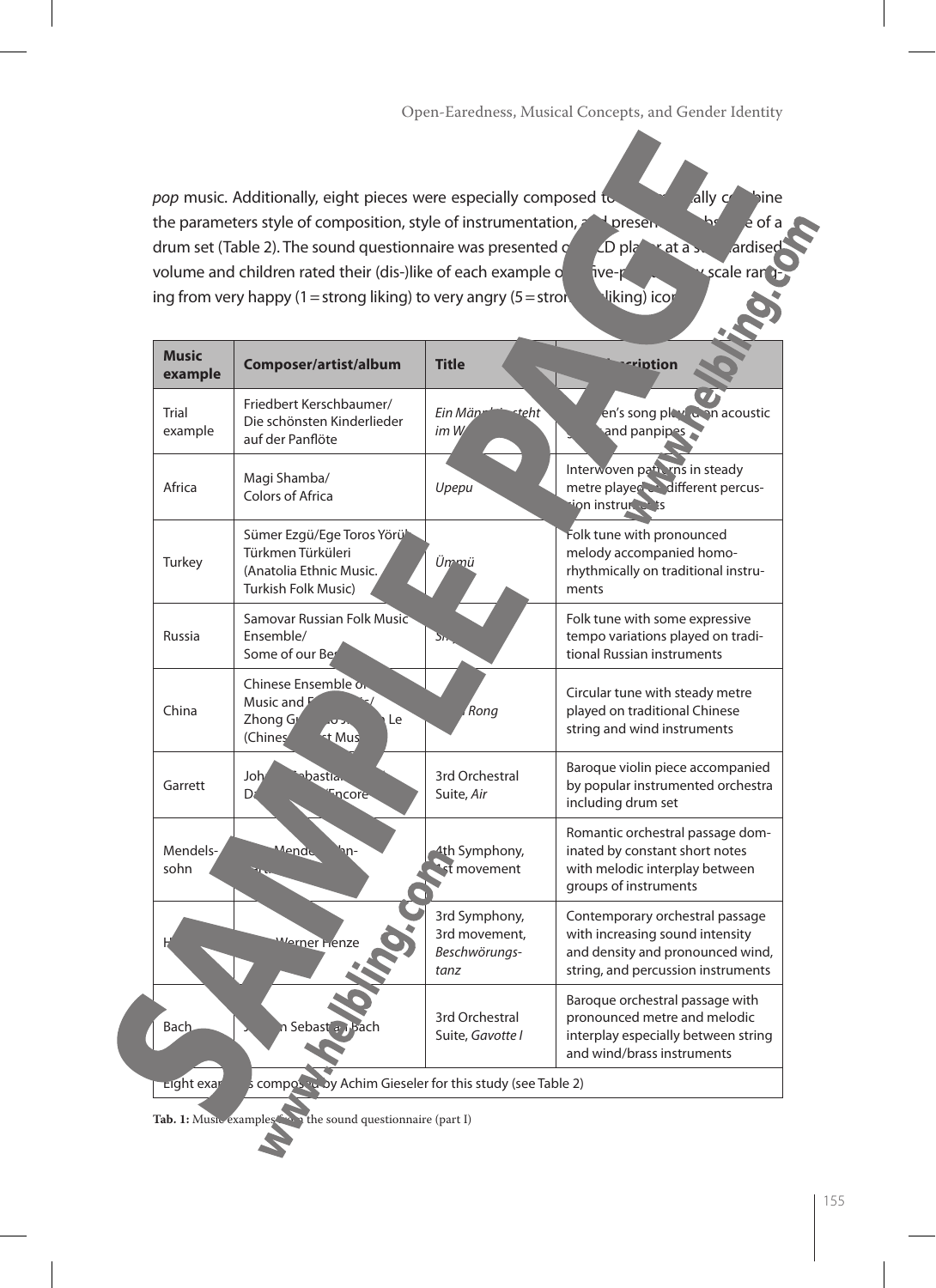| <b>Style of composition</b> | <b>Style of instrumentation</b> | <b>Drun</b>                                     |
|-----------------------------|---------------------------------|-------------------------------------------------|
|                             |                                 |                                                 |
| Classic                     |                                 | Yes                                             |
|                             |                                 | No                                              |
|                             |                                 | Ye.                                             |
|                             |                                 | $\mathcal{L}_{\Omega}$                          |
|                             |                                 | $\mathbf{Z}$ es                                 |
|                             |                                 | No                                              |
|                             |                                 | Yes                                             |
|                             | Pop                             | Cla<br>Pop<br><b>Nassic</b><br>Pop <sup>v</sup> |

Tab. 2: Music examples from the sound questionnaire (part II: commissioned composition

Statistical analyses investigated whether the theoretical construct of *open-earedness* could be operationalised via confirmate discussion of the factor models (Bollen 2002). The hierarchical structure of school-based data was taken into account by correcting the standard errors for complex samples (Muthén & Muthén 1998–2012). May apprisons revealed that a solution with three factors (*classical*, *por* and *ethnic/avanticles de music*) was by far best suited to the data. The examples Russia, Claim D, and Pope-Claim were excluded from further analyses due to unclear factorial assignments ( $\frac{1}{\sqrt{5}}$  details see Busch et al. 2014).

The results in  $\epsilon$  that  $\epsilon$   $\epsilon$   $\epsilon$   $\epsilon$   $\epsilon$  already distinguish between different styles of music in their action in the state  $\frac{1}{2}$  lents. Further analyses showed significant gender differences: Boys rated all *class.* This examples significantly worse than other examples and far worse than girls. On the other hand boys liked the music example by Henze better than girls. At grade four the three-structure breaks down, indicating individualisation of music preferences by the end of elementary school.

am age and gender neither migration background nor social status nor personality significantly at earlied music preference ratings.

In sum, the  $q_{\text{u}}$  tive approach revealed that (1) children's preference ratings can be  $g(x)$  in a to broad stylistic categories even at an early age, (2) children start el**ementary school** *open-earedness* for unconventional, but also for conventional music, correlated to age, and (3) in addition to age, gender in combination with give emerged as the most relevant variable influencing music preference ratings. This relation between gender, genre, and music preference might point towards **s** function in developing gender identity and will be investigated more closely in the following ditative a proach.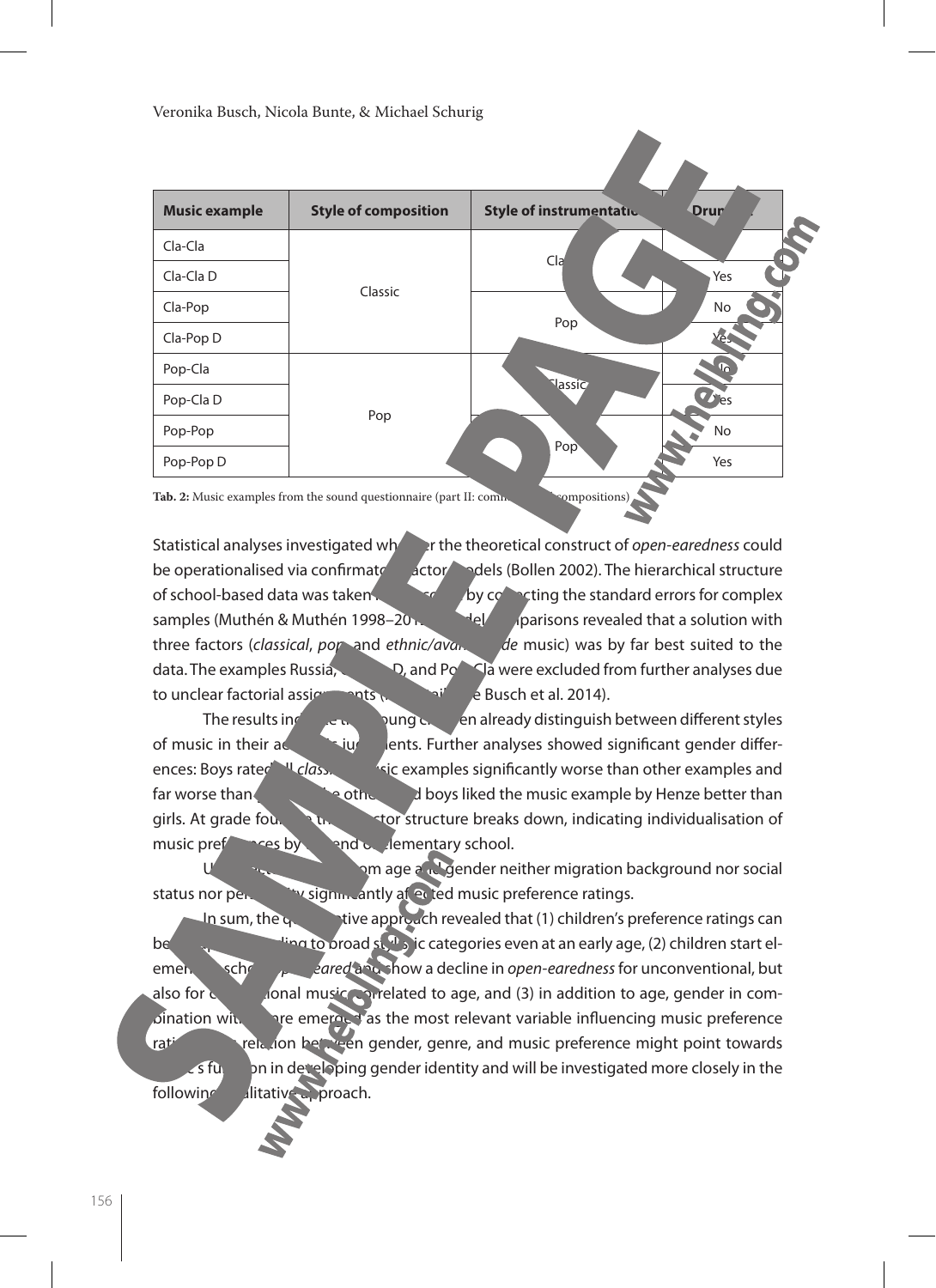#### *Qualitative Approach*

A sub-sample of children with diverse music, family, and school backgrounds was interviewed in groups of up to four (same-sex and mixed) during solid hours at two interview points (IP), first in second grade<sup>s</sup> and again in fourth grade.[ **Interview Guide Guide and Seconsisted** of questions on music preferences, on two music examples (Pop-Pop D, Cla), and music-specific gender stereotypes.

Musical concepts were categorised using the series of structuring and summarising content analysis (Mayring 2010) resulting in two levels of about two levels of abstraction (see Table 3). On the lower level, categories representing single musical concepts were named after the central musical object referred to (e.g., *rock music*, *Turkish music*). On the superordinate level, concepts were grouped by theoretical soning second a second team contains music preferences for musicians, instruments, and musical parameters

| <b>Superordinate category</b> | <b>Musical concept</b>                                                                                                                 |  |  |  |
|-------------------------------|----------------------------------------------------------------------------------------------------------------------------------------|--|--|--|
| Genre                         | ical mosic; pop; rap; musical; opera; hip hop; jazz; Schlager;<br>Rock:<br>rock 'n' roll; hard rock; oldies; ballads<br>/olksn<br>Geri |  |  |  |
| Gender                        | Boys' muss<br>musir                                                                                                                    |  |  |  |
| <b>Thematic</b>               | Ballet music; film n.<br>love songs; computer music; Christmas songs;<br>ch songs; Hall ween songs; Barbie music                       |  |  |  |
| Mood                          | Happy<br><b>usic</b>                                                                                                                   |  |  |  |
| Country or language           | sh; Germa, , French; Turkish; Polish; Russian; Spanish; Portuguese                                                                     |  |  |  |
| Musician                      | nael Jackson; Peter Fox; Pur; Black Eyed Peas; Justin Bieber                                                                           |  |  |  |
| Currentness/po                | lic; old music<br>Cn.                                                                                                                  |  |  |  |
| Age                           | y or grandpa music; children's music                                                                                                   |  |  |  |
| Institutio                    | School music, Ki music                                                                                                                 |  |  |  |

Tab. 3: Categories **Categories L** concepts of both intervelw points

General concepts of *chart music* and *rock music* were most widely described by the children. At IP 1 many children differentiate between *girls' music* and *boys' music*, with concept characterisations being more evident in boys' statements than in girls'.  $\Lambda$  evertheles, the similar descriptions add up to a broadly consistent picture of the concepts as a being opposed to one another. Whereas *girls' music* is characterised as *quiet* and and associated with violin, cello, flute, and female vocals, *boys' music* is most often

<sup>5</sup> IP 1: *n*=31, 16 male, 9 groups: 1 boys-only, 1 girls-only, 7 mixed; 18 to 30 minutes.

IP 2:  $n = 28$  from  $\mathbb{R}$ , 14 male, 9 groups: 2 boys-only, 1 girls-only, 6 mixed; 33 to 40 minutes.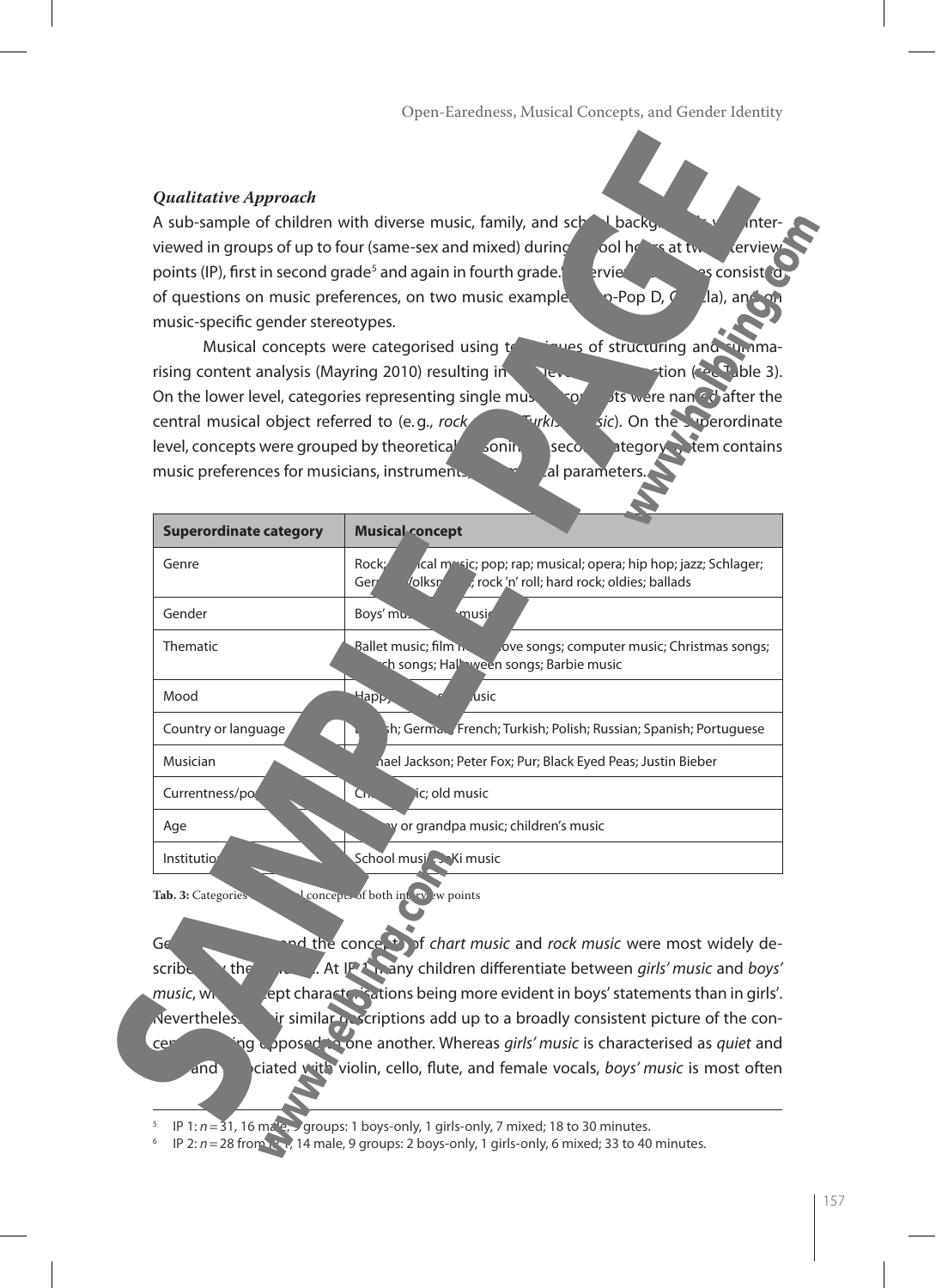defined as incorporating electric quitar or rock guitar and drums,  $\frac{1}{\sqrt{2\pi}}$  as *rock music, rocking, and <i>loud*. These elements appear as the stereotypical core of the gender concepts.

Contrary to this, at IP 2 girls in mixed interview groups eit there are the reject to existence of gender concepts or do not make any statements about the  $\alpha$  h the only context they are posed from a boys' perspective: *My brothers always the states' next* when a woman sings (IG E2, IP 2). Boys also rarely agree the gender concepts at IP strikingly, the strong association of *boys' music* and *remediately* IP 1 gives way to more discriminating descriptions at IP 2.

Turning to the question of how children use  $\frac{1}{2}$  incepts in the reference descriptions it is noticeable that they hardly even to refer to gender by for instance, describing preferred or not-preferred music as *girliging* or ind<sup>i</sup>x ting that music the other gender likes is explicitly not liked. However, and I gender differences are introduced quite often even before the interview question on boys' and gins' music. At IP 1 the relevance of gender concepts for  $c<sub>i</sub>$  en's music preferences becomes visible against the background of the strong association between *boys' music* and *rock music*. Characteristics of *rock music* are used frequently at the part of the music preferences, but play a more distinct role at IP 1. Boys predoming the *rock music* and its characteristics as their preferred music, whereas girls use the concept less and mostly only as a follow-up to boys' positive evaluations. The express their music preferences, boys at IP 1 refer to *loud* and rhythmically accentuated music and instruments (drums, electric guitar), whereas girls also like *medium loudy of astronomial* as cello and flute. Thus, although references to gender were rarely used directly to express personal preferences, there is a tendency – more pronounce for boy that music preferences congruent with their *own* gender concept at IP 1

However, **descriptive statements like Some girls also listen to boys' music or boys listen** *to girls' musical* (IGC1, IP 1) and all algebra at IP 1. These still appear at IP 2 and children now agree on a normative level that *There are no rules* (IG B1, IP 2) and *you can listen to whatever you like light*  $\mathbb{R}$  (IG B<sub>2)</sub>. But in the boys-only groups, harsh rejections of music associated with girls still reveal strong connections between boys' music preferences and gender concepts: *I could kill myself right now if I hear that* [Justin Bieber music] (IG C1, IP 2).

ditionally, all P 2 a new dimension becomes particularly relevant for music preferences: currentness/popularity. Analysed as the concept of *chart music*, descriptions incorporate elements like *modern*, *Top 100*, *the latest songs*, as well as certain radio stations. Notice, bly, children did not reveal any special musical characteristics of *chart* and and an it is predominantly described and used by boys. Currentness and verbal music preferences appear to be closely associated: *Modern* music is liked, *old* music is rejected. Interesticting, *chart music* is distinguished from concepts for which hints had already been detected at IP 1 namely *old music* as well as age-oriented concepts of *granny*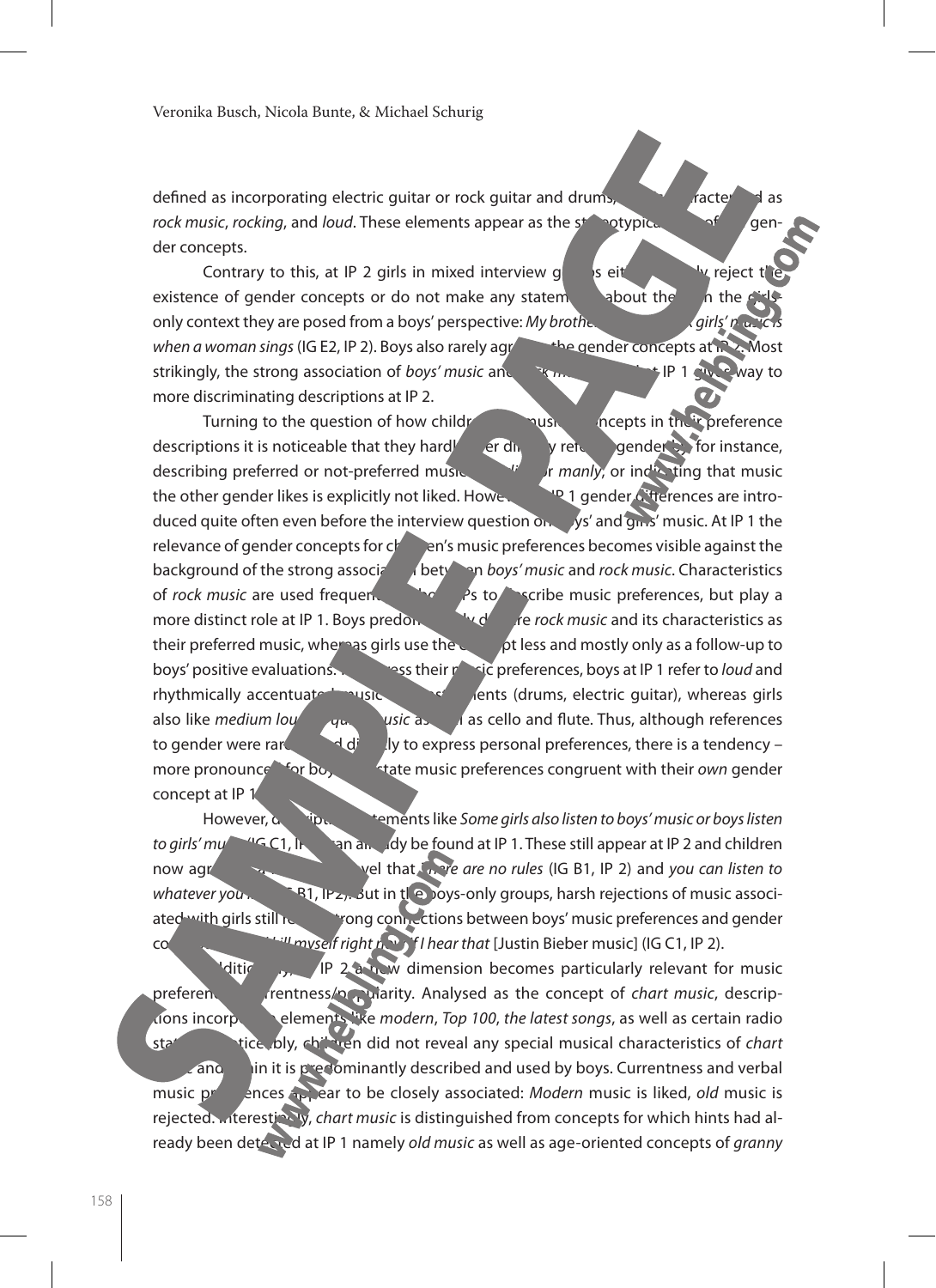or *grandpa music* and *children's music*. At IP 2 these concepts appear as content on the cons to *chart music*.

*Chart music* adds a new discrimination line that can **be discussed in terms of ide** tity construction: A child's own preferred music is distinguing the from other music in terms of its currentness and additionally from music associated with other age  $g = \rho s$ . In s instances *school music*, as music heard and learned about in school, is a lated with a late of with *old with a lated* with *old music*, as *music* and opposed to *chart music*.

#### *Triangulation of the Results*

Following a "complementary model of triangulation" (Erzb.  $\frac{1}{2}$  Kelle 2003, 2469) results of the quantitative and the qualitative approach were review in relation to each other with the following results:

- Children's music preferences can be statistically delled with the three factors *classical, pop, and ethnic/avant-garde music. This indicates that pupils at the begin*ning of school have already acquired musical concepts for different musical styles and genres, which they use the settle in a strike ments of musical examples.
- *Open-earedness* can mainly be the predicted by gender and music genre, which popear closely related to musical concepts.
- The expected decline of *open-eared* are during elementary school can generally be confirmed, the grades only for grades one to three and also for the *pop* examples.
- The dissolution of the factor structure in grade four coincides with the dissolution of the strong lik ween *bys' music* and *rock music* and points towards the development of  $n \rightarrow$  discrimination discrimination and individualised music preferences.
- In grade four, the new concept of *chart music* emerged and served as a reference point for preference statements. The *pop* examples lack characteristics of *chart mu*sic<sup>2</sup> hey were especially composed for the study and thus unknown to the chilre unexpected decline of the *pop* ratings.
- Right from grade one, *classical* music examples displayed a strong boy-biased peergroup effect (Schurig 2012). *Classical* examples lack the typical instruments of *rock* 
	- *must* by boys. Furthermore, *classical* instruments are associated with *girls' sic* and thous rejection of *classical* music helps them to distinguish them- $\sqrt{m}$  girls in order to develop their gender identity.
- In grade four a new normative awareness hinders the verbal designation of cer- $\frac{1}{2}$  of music as specific for boys or girls in mixed-gender interview groups, whereas harsh rejections of *girls' music* occurred in boys-only groups.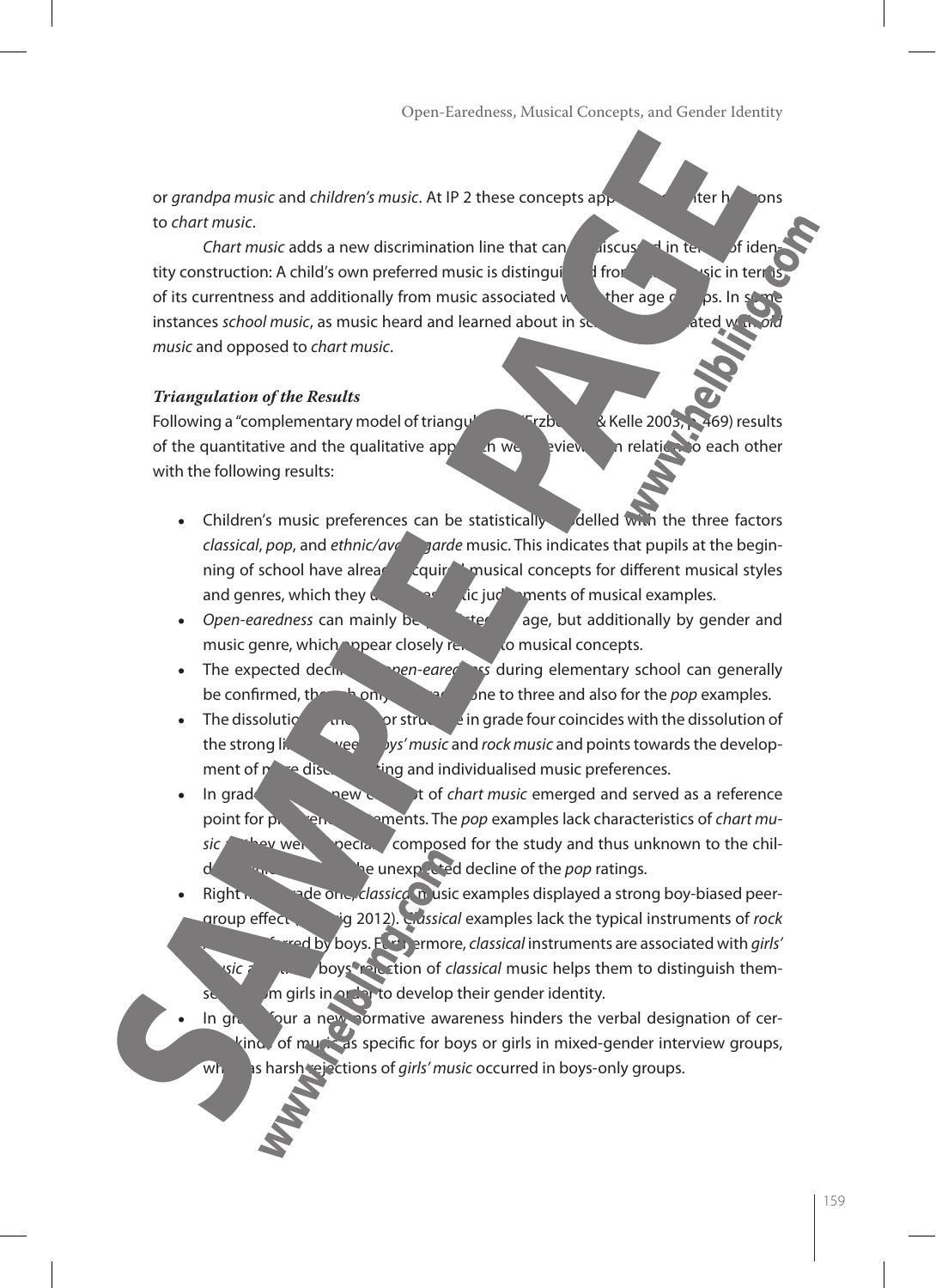Summing up, the multi-method approach suggests that boys especially use  $\frac{m}{2}$  music preferences for individual and social functions in identity development. These final same is are in accordance with research on general development of standardise gender behaviour, which points towards a more pronounced fixation on the street and female and *female* in boys compared to girls (Maccoby 2000; Ruble, Martin,  $\&$  halong 2006; cf. Beutler-Prahm 2012).

#### **Outlook: Empirical, Theoretical, and Educational Implications**

The results of the study indicate that the use of music results of the study indicate that the use of psychological functions already begins in elementary school and thus earlier than suggested so far (cf. Behne 1997; Baacke 1993). Musical concepts were shown to help under the use of the use of music especially in identity development. Behne's (1986, p. 19) assumption that "preferences should be describable as a function of functions that music can have" was supported and differentiated by Schäfer & Sedlmeier (2009) when escribed music's function in identity development as most important. Musical conceptual behind the interpreted as the background against which this connection between musical preferences and identity evolve. Behne (1987) argues that musical concepts especially can be changed and changed by listening experiences that contradict existing concepts and thus stical concepts might be seen not only as a premise of music education efforts, but also a possible target.

These results  $\epsilon$  a challenge nusic education: On the one hand, openness towards unconventional music is surely worth supporting. On the other hand, children should be encouraged to express individual music preferences and to make use of music's potential in identity development and expression. So it seems as if music educators need to oscillate between ma<sub>ind</sub> open-earedness and encouraging the use of music for psycholog<sup>3</sup> functions. One could argue that these two goals are not necessarily contrasts, but are both able to facilitate identity development in children. Engaging elementary school children into a variety of different musical styles might help them to give more informed aesthetic **judgements and not to reject unconventional music categorically as** *the* **other** music preferences of  $\alpha$ <sup>r</sup>. The children might also be more easily tolerated. Engaging in different musical experience, which might enable children to look at alternative options for their musical behaviour and as a consequence expand the boundaries of their musical *habitus*. Rich music experiences will most probably children to decide more precisely how to make use of music preferences to develop and express their personal and social identity. Thus, *open-earedness* and functionalisation  $\sim$  usic do serve the same goal.

Why is music so important to humans? One answer might be that already in childhood, music serves as a means for fundamental psychological functions such as expressing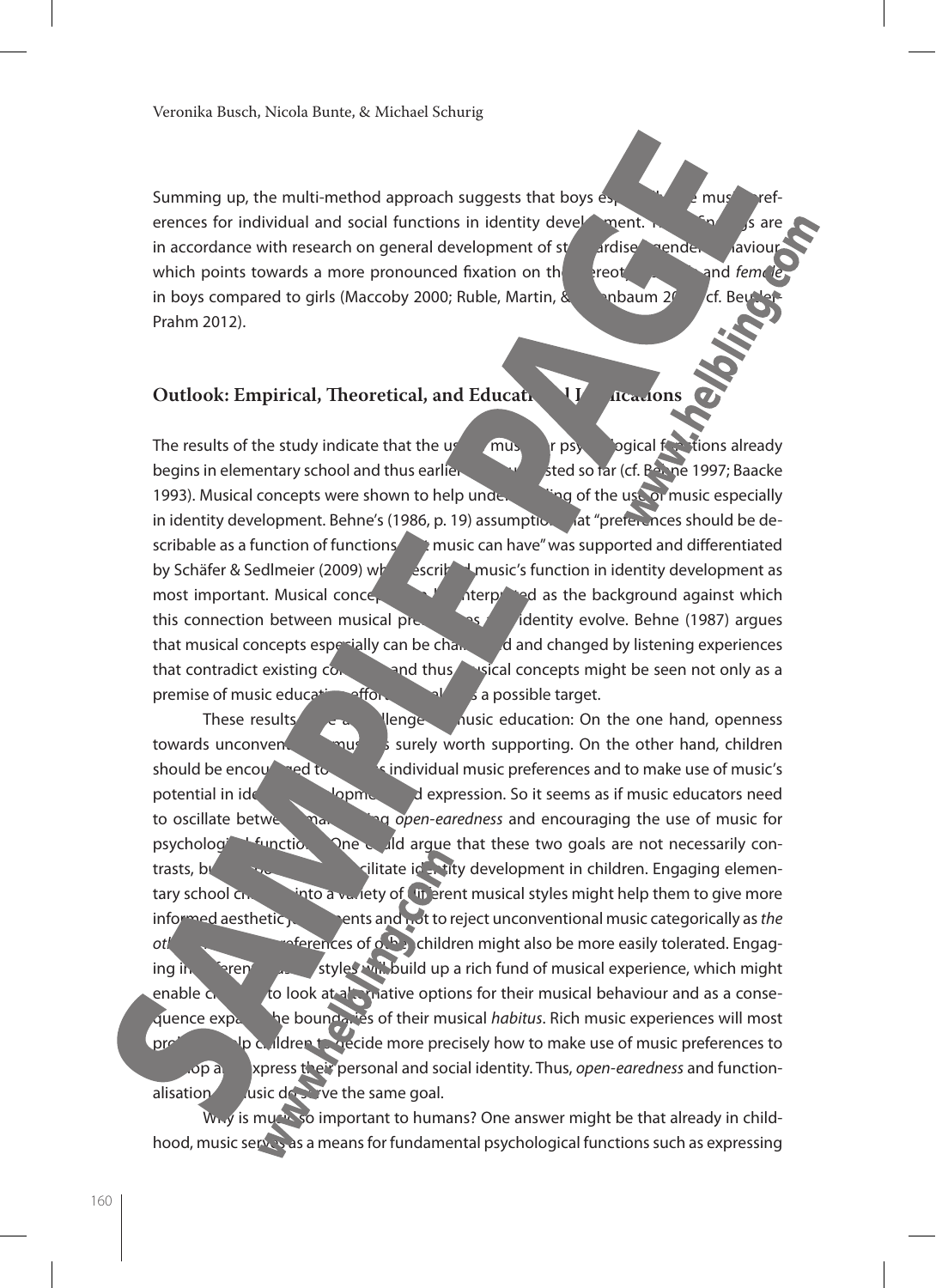and developing identity. Hence, it appears plausible that music will make  $\sim$  a this importance for individuals during their lifetime. But all of these assumed benefits with probably only unfold if children's musical experiences are of personal meaning to the m. But how can music be taught in a meaningful way?

Research literature already offers different aspects that might be helpful in must education to enhance the personal meaning of music. Practical engagement in music foster attentive and appreciative listening strategies and both appear promising in the eveloping a positive and meaningful relation to music. Mayor MacDonald, W. 2009,  $\frac{1}{2}$ p. 466) argue that encouragement and positive feed  $\log \frac{q}{r}$  equilibrary equations of specific music performance) help to unfold a *virtuous* contraction and at the same time hinder a *vicious circle* in the development of music identity. If  $\frac{1}{\pi}$  and  $\frac{1}{\pi}$  focus on  $\frac{1}{\pi}$  itery-oriented **behaviour** with an *internal locus of control* (December 2000) in order to enhance the certainty of pupils' being able to master the given task (sen efficiency, Bandura 1997). This could be achieved by offering children the opportunity to influence music instruction to a certain degree, for example, with regard to choosing the specific musical instrument or the specific piece of music to be played, listened to, or discussed. Some freedom of choice would also give children the opportunity to connect their musical concepts, and thus to unfold meaning in their  $\sim$  reference systems gained primarily through listening experiences. For  $M^{\circ}$ Pherson, Davidson, Faulkner (2012) a positive learning environment and a large vandely of learning  $\sim$  tions are the key to developing intellectual curiosity and emotional engagement, which are the basis of a lifelong interest in music. As enjoyment and having funce the most relevant predictors for such a long-term music involvement, the integration of rather loosely structured activities with lots of improvisatory and creative electric state suggested (ibid.). According to Welch & McPherson  $(2012)$ , the focus of music programmes should lie on expressive, affective, and communicative processes of  $\ln \frac{1}{2}$  interaction.

All these aspects lead to the conclusion that strengthening children's *music identity* through **the educational efforts might result in opening up opportunities for using** *music in* $\frac{1}{2}$ *identity*. In this sense, musicality can be seen as an integral part of being human, and consequently a right to music education exists (Bowman 2012).

#### **Referen**

Backe, D. (1993). Jugend wulturen und Musik [Youth culture and music]. In H. Bruhn, R. Oerter, & H. Rösing (eds.), *Musikpsychologie: Ein Handbuch*. Reinbek: Rowohlt, pp.  $2^{7}$   $2^{7}$ .

Bandura, A. (1997). *Self-Efficacy: The Exercise of Control*. New York: W.H. Freeman.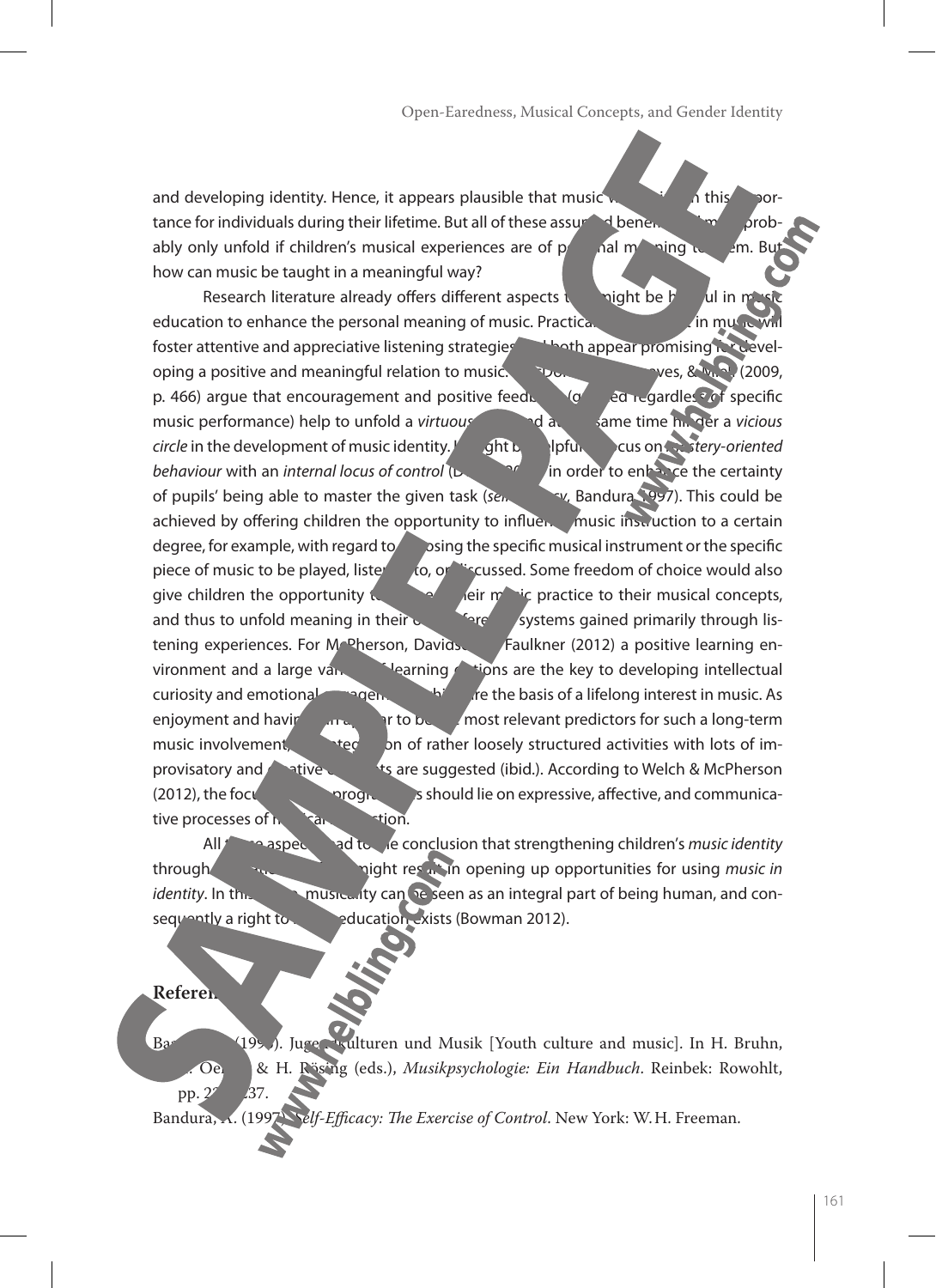- Behne, K.-E. (1975). Musikalische Konzepte: Zur Schicht- und Alterspezifität musikalischer Präferenzen [Musical concepts: On the specificity  $\alpha$  music preferences according to social class and age]. In E. Kraus (ed.), *Forschung in Mu<sup>nd-</sup>erzien.* Main: Schott, pp. 35–61.
- Behne, K.-E. (1986). *Hörertypologien: Zur Psychologie jugen* en Musikg macks,
- tener typologies: On the psychology of adolescent music taste and regensively fig. Bosse.<br>The R.F. (1987). Urteile und Vorurteile: Die Allebrandischer Transportion werden werden werden werden werden z Behne, K.-E. (1987). Urteile und Vorurteile: Die All [Judgement and prejudice: The everyday theories of and  $\epsilon$  and  $\epsilon$  are  $\epsilon$ ]. In H. de la Motte-Haber (ed.), *Psychologische Grundlagen des sil ens.* Kassel: Färenreiter, pp. 221–272.
- Behne, K.-E. (1993). Musikpräferenzen und  $\delta$ usikgeschack sie preferences and musical taste]. In H. Bruhn, R. Oerter, & H. Rösing (eds.), *Musikpsyc<sup>ho, T</sup>ogie: Ein Handbuch*. Reinbek: Rowohlt, pp. 339–353.
- Behne, K.-E. (1997). The Development of "Musikerleben" in Adolescence: How and Why Young People Listen to Music. *J* Deliège & J.A. Sloboda (eds.), *Perception and Cognition of Music*. Hove: Psychology Press, pp. 143–159.
- Beutler-Prahm, B. (2012). *Geschlechtsspezifische Asche Angekte in der musikalischen Präferenz bei Grundschulkindern* [Gender-specific aspects in music preferences of elementary schoolchildren]. Bachelor's thesis, University of Bremen.
- Bollen, K.A. (2002). Latent Variables in Psychology and the Social Sciences. In *Annual Review of Psychology*
- Bourdieu, P. (1993). *June*, <sup>*In Fragence is [Sociological questions]*. Frankfurt am Main:</sup> Suhrkamp.
- Bowman, W. (20<sup>12</sup>). Mus.  $\sim$  e in Education. In G.E. McPherson & G.F. Welch (eds.), *The Oxford* **Handbook of Music Education**, vol. 1. New York: Oxford University Press, pp. 21–39.
- Busch, V., **Lehmann-Wermser, A., & Liermann, C.** (2009). The Influence of Music Genre, Style Style of Singing Voice on Music Preference of Elementary School Children. In J. Louhivuor<sup>o</sup>, Eerola, S. Saarikallio, T. Himberg, & P.-S. Eerola ds.), *Proceeding le 7th Triennial Conference of European Society for the Cognitive Sciences of Music (ESCOM) in Jyväskylä 2009*. Jyväskylä: University of Jyväskylä,
- Busch, V., Sig, M., Bunte, N., & Beutler-Prahm, B. (2014). "Mir gefällt ja mehr diese Rockmus Zur Struktur der Präferenzurteile im Grundschulalter ["I prefer this sic": On the structure of preference judgements at elementary school age]. In *Msik*, *hologie* 24, pp. 133–168.
	- Chan,  $T \times$  Goldthorpe, J.H. (2007). Social Stratification and Cultural Consumption: Music in England. In *European Sociological Review* 23 (1), pp. 1–19.

 $p_{P}$  –37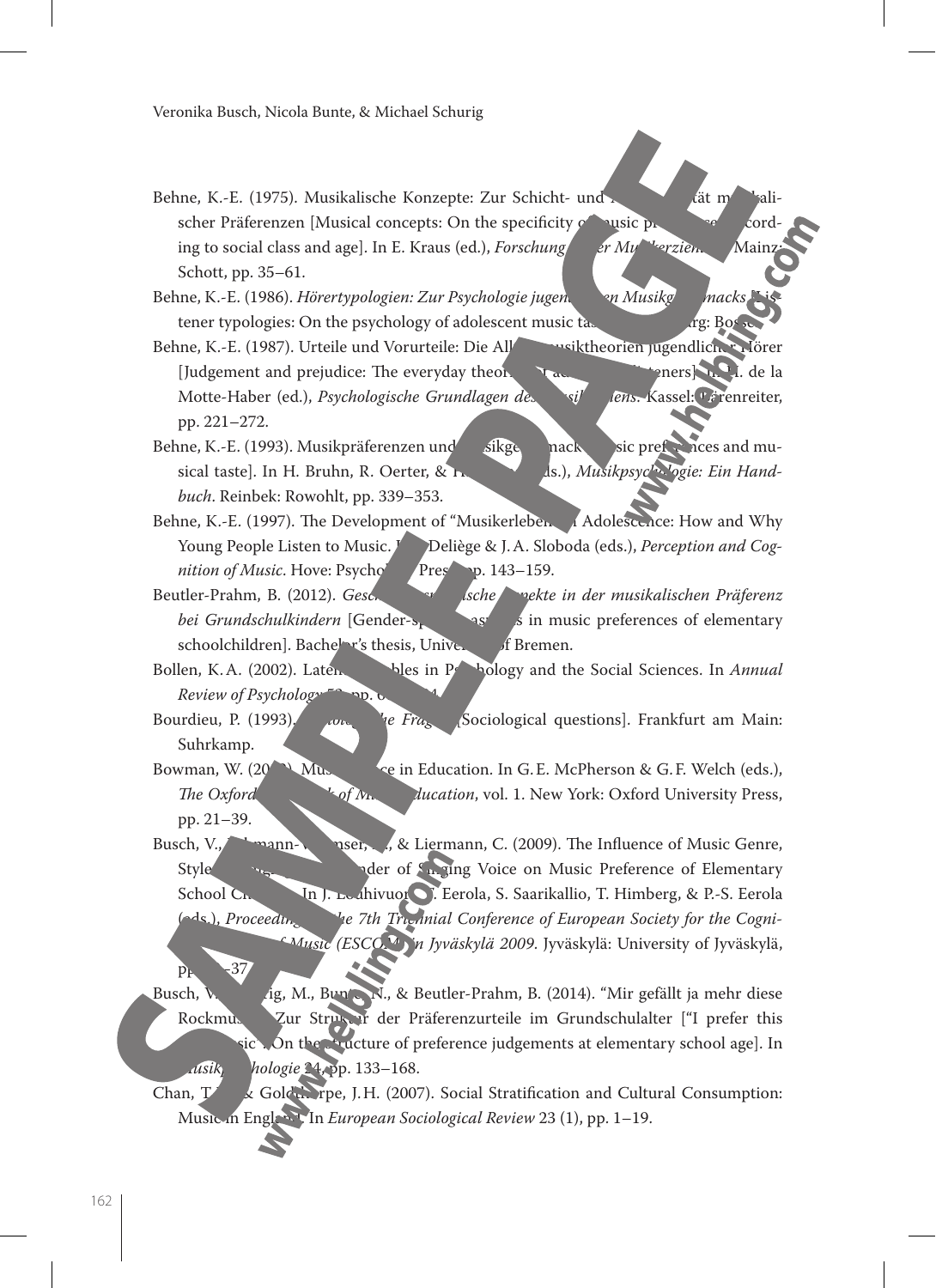- Costa, P.T. & McCrae, R.R. (1992). *Revised NEO Personality In NEO Five Factor Inventory: Professional Manual. Odessa:* Psychology Manual Assessment Ressources.
- Cremades, R., Oswaldo, L., & Lucia, H. (2010). Musical T<sub>aster</sub> of Secondary School St dents with Different Cultural Backgrounds: A Study in the Spanish North African of Melilla. In *Musicae Scientiae* 14 (1), pp. 121–141.
- Delsing, M.J.M.H., Bogt, T.F.M.T., Engels, R.C.M.F., Magnus, W.H.J. (2008). Adolescents' Music Preferences and Personality Characteristics. In *European Journal of Personality* 22 (2), pp. 109–130.
- Dweck, C.S. (2000). *Self-Theories: Their Role in Motion, Sonality and Pevelopment.* Hove: Psychology Press.
- Eijck, K. v. (2001). Social Differentiation in Musical Tasterns. In *S<sub>p.</sub> 71 Forces* 79 (3), pp. 1163–1184.
- Erzberger, C. & Kelle, U. (2003). Making Inferences in  $\mathbf{w}_1$ , d Methods: The Rules of Integration. In A. Tashakkori & C. 7 llie (eds.), *Handbook of Mixed Methods in Social & Behavioral Research*. Thousand Aks: S<sub>6</sub> SE, pp. 457–488.
- Gembris, H. & Schellberg, G. (2008). Liedern bei Kindern bei Kindern im Grundschulalter [Open-earedness and its disappearance at elementary school age]. In *Musikpsychologie* 19, pp. 71–92.
- Hargreaves, D.J. (1982). The Development **Nesthetic Reactions to Music.** In *Psychology*  $of Music 10$  (Special Issued),  $p_P$
- Hargreaves, D.J., Comber, Colley, A. (1995). Effects of Age, Gender, and Training on Musical Preferences of B<sub>ritish</sub> Secondary School Students. In *Journal of Research in Music Educa*<sup>4</sup> 43 (3), <sup>2</sup>42–250.
- Hargreaves, D.  $C_{n}$  and  $N$ . (2006). Musical Preference and Taste in Childhood and Adolescence. **In G.E. McPherson (ed.),** *The Child as Musician: A Handbook of Mus* Develop t. New York: Oxford University Press, pp. 135–154.
- Hargreaves,  $\Pi$ , J., & North, A. (2012). Imagination and Creativity in Music Listening. Hargreaves, D. Miell, & R.A.R. MacDonald (eds.), *Musical Imaginations*. New York: Oxford University Press, pp. 156–172.
- Henninger, J.C. (1999). Ethnicall, Diverse Sixth Graders' Preferences for Music of Different Cultures. *In las Music Education Research* 3, pp. 37–43.
- Kleinen, (1). Musikalisation [Musical socialisation]. In H. Bruhn, R. Kopiez, & A.C. Lehmann (eds.), *Musikpsychologie: Das neue Handbuch*. Reinbek: Ro- $3, -66.$ 
	- $\mathbb{Z}, \mathbb{R}$  Lehmann, M. (2008). The "Open-Earedness" Hypothesis and the Development of Age-Related Aesthetic Reactions to Music in Elementary School Children. In British Journal Music Education 25 (2), pp. 121-138.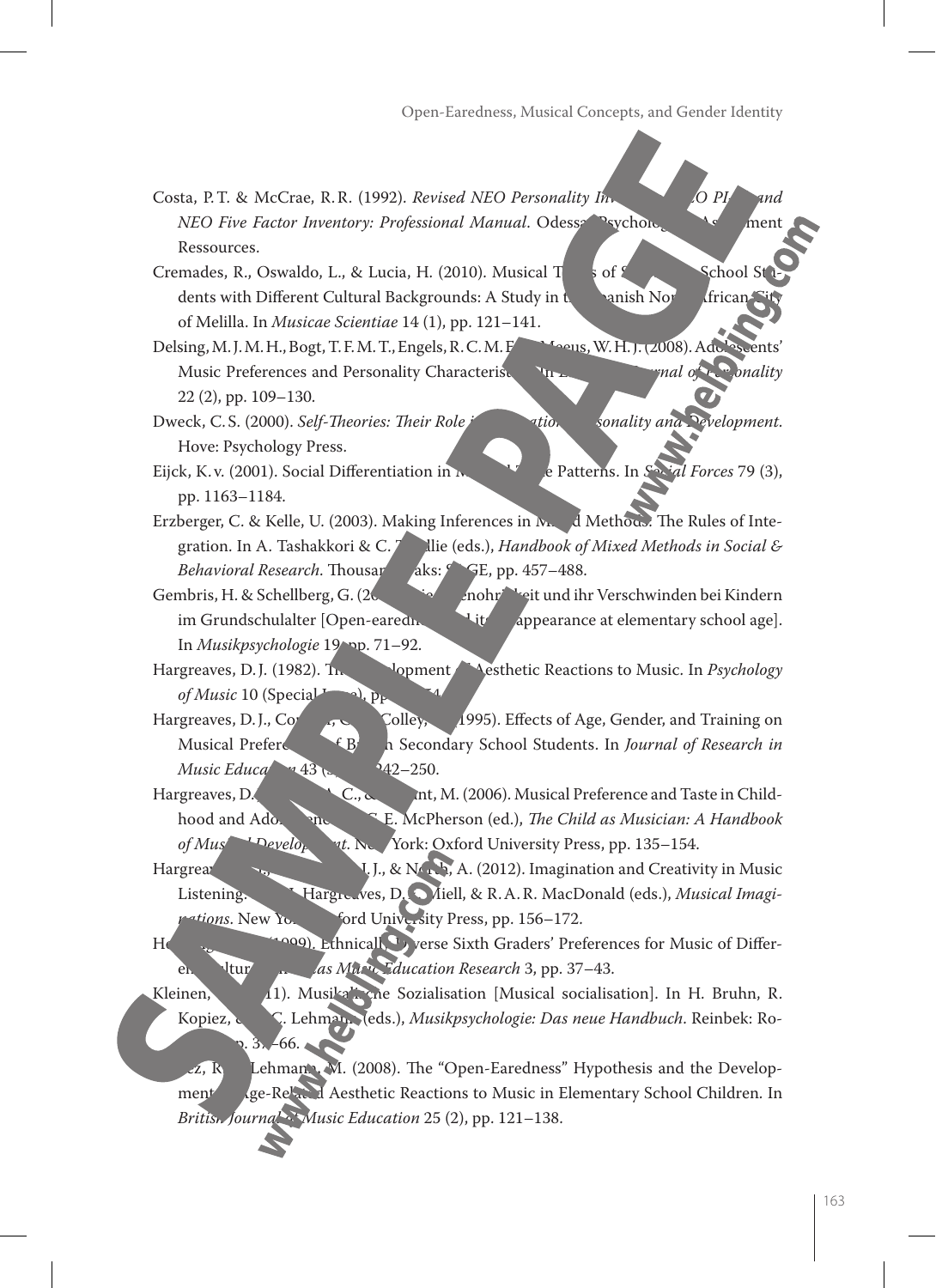- LeBlanc, A., Sims, W.L., Siivola, C., & Obert, M. (1996). Music Style Preferences of Preferent Age Listeners. In *Journal of Research in Music Educati*<sup>44</sup> (1),
- Lehmann-Wermser, A., Busch, V., Schwippert, K., & Nonte, eds.) (2014). *M. (ikrofon Krofon n und Fragebogen in die Grundschule: Jedem Kind ein Instrument (JeKi) – eine empirische Längsschnittstudie zum Instrumentalunterricht* [With a microphone and a questionnaire in elementary schools: "Jedem Kind ein Instrument ( $\lambda$ tudinal study on instrumental tuition]. Münster
- Louven, C. (2011). Mehrjähriges Klassenmusizieren und seine Auswirkungen auf die "Offenohrigkeit" bei Grundschulkindern: Eine Langeristudie [Several years] of instrumental music-making and its effects on the "open-earedness" of elementary school children: A long-term study]. In *Diskussing Musikagogia* 3(11), pp. 48–59.

Maccoby, E. (2000). *Psychologie der Geschiedenen in der Ille Identität in dem verschiedenen Lebensphasen* [Psychology of the two sexes: Growing up apart, coming together], trans. by E. Vorspohl. Stuttgart: Klett-Cotta.

- MacDonald, R., Hargreaves, D.J., & ell, D. (2002). *Musical Identities*. New York: Oxford University Press.
- MacDonald, R., Hargreaves, D.J.,  $\mathbf{G}$  (2009). Musical Identities. In S. Hallam, I. Cross, & M. Thaut (eds.), *The Oxford Handbook of Music Psychology*. New York: Oxford University Press, pp.  $46^{\circ}$  –470.
- Mayring, P. (2010). *Qualitative Inhaltsanalyse: Grundlagen und Techniken* [Qualitative content analysis:  $Fur$  rentals and techniques]. Weinheim: Beltz.

McPherson, G.E., D<sub>avid</sub>, J., W.L., Ler, E. (2012). *Music in Our Lives: Rethinking Musical Ability, Development and Identity.* New York: Oxford University Press.

- Muthén, L.K. & Muthén, **B.O. (1998–2012)**. *Mplus User's Guide*, 7th ed. Los Angeles: Muthén &
- North, A.C. & Ha. **(1999)**. Music and Adolescent Identities. In *Music Education Re*  $h_1$   $(1)$ , 75–

Peterson, R.A. (1992). Standing Audience Segmentation: From Elite and Mass to Omnivore <sup>and</sup> vivore. In *Poetic* 21 (4), pp. 243–258.

Peterson, R.A. &  $\sim$  A. (199 $\approx$ ). How Musical Tastes Mark Occupational Status **COROO FOURIE:** M. Cultivating Differences: Symbolic Bounda<sub>r</sub> and t<sub>he Ma</sub>g of *Inequality*. Chicago: Chicago University Press, pp. 152–186.

Rawlings, Ciancarelli, V. (1997). Music Preference and the Five-Factor Model of the NEO Personality Inventory. In *Psychology of Music* 25 (2), pp. 120–132.

 $R$ ential  $R$ ., Goldberg, R., & Levitin, D.J. (2011). The Structure Model of Musical Prefence Five-Factor Model. In *Journal of Personality and Social Psychology* 100 (6),

pp.  $1'$  1157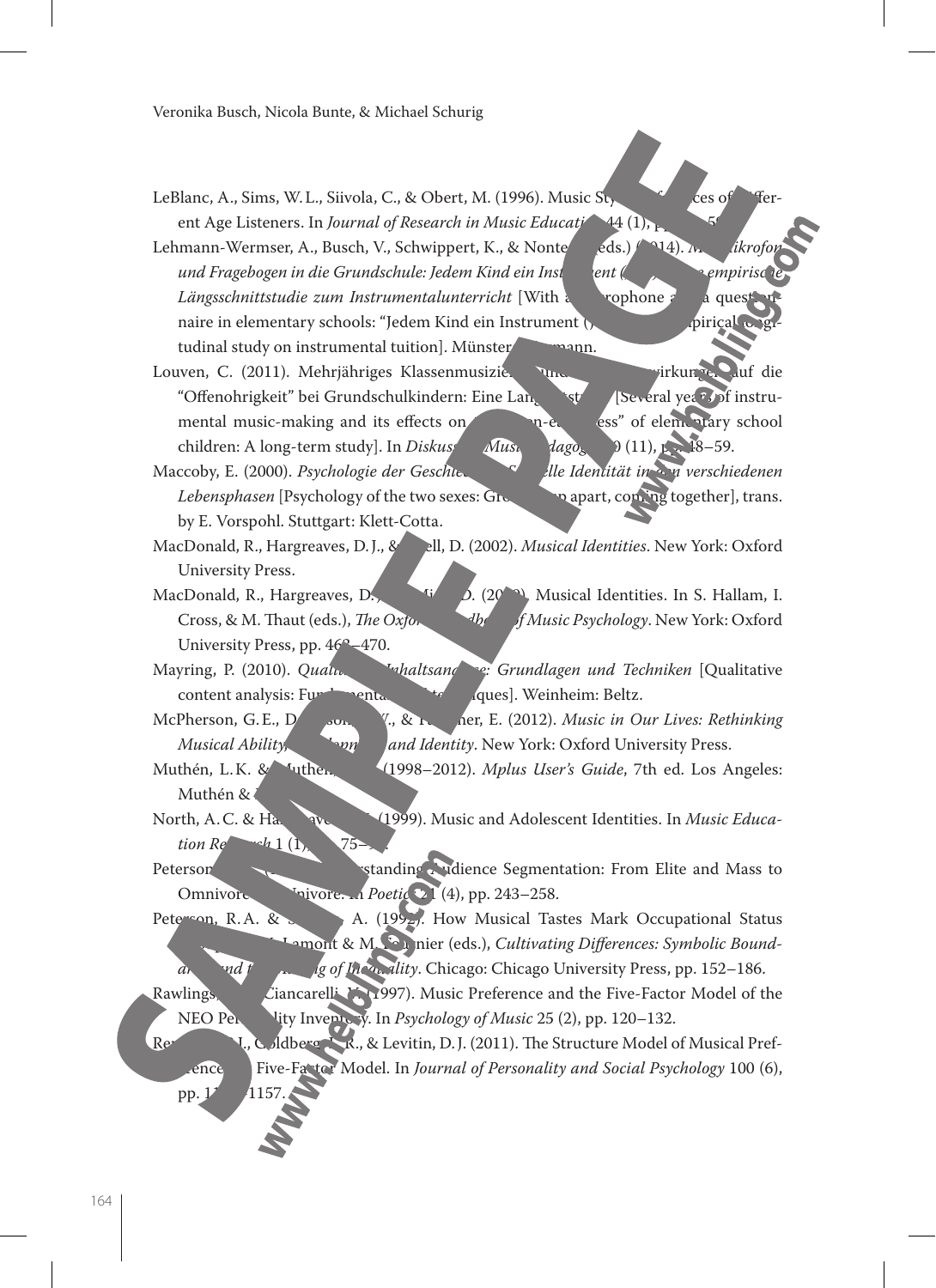- Ruble, D.N., Martin, C.L., & Berenbaum, S.A. (2006). Gender Development. In W. Damon & R.M. Lerner (eds.), *Handbook of Child Psychology*, vol. 5th ed. How Miley pp. 858–932.
- Schäfer, T. & Sedlmeier, P. (2009). From the Functions of Sic to Music Preference. *Psychology of Music* 37 (3), pp. 279–300.
- Schneider, W. & Lindenberger, U. (2012). *Entwicklungspsych*o chology]. Weinheim: Beltz.
- Schurig, M. (2012). Response Bias und Messinvarianz in einem Urteil zu musikalischer Präferenz: Hinter der Messinvarianz [Response bias and measurement invariance in a judgement on music preference: Beyond members in variance]. Paper presented at the *77th Conference of the Arbeitsgruppe für envirische Pädagogische Forschung (AEPF)*, Bielefeld, September 2012.
- Sloboda, J.A., Lamont, A.M., & Greasley, A.E. (2009). Choosing to Hear Music: Motivation, Process, and Effect. In S. Hallam, I. Cross, & N. Aaut (eds.), *The Oxford Handbook of Music Psychology*. New X: Oxford University Press, pp. 431–440.
- Teo, T., Hargreaves, D.J., & Lee,  $\vec{l}$  (2008). Musical Preference, Identification, and Familiarity: A Multicultural Comparing Students from Singapore and the United Kingdom. In *Journal of Research in* F<sub>c</sub> tion 56 (1), pp. 18–32.

Welch, G.F. & McPherson, G.E. (2012). In ction and Commentary: Music Education and the Role of  $M_{\text{L}}$  People's L<sub>ives</sub>. In G.E. McPherson & G.F. Welch (eds.), *The Oxford Handbork Music Educational Articles* of Music Education Contractional University Press, pp. 5–20.

Wilke, K. (2012). *Bushido oder Bunt sind schon die Wälder?! Musikpräferenz von Kindern in der Grundschule* [Gangster rap or children's songs?! Music preferences of children in elementary school dinste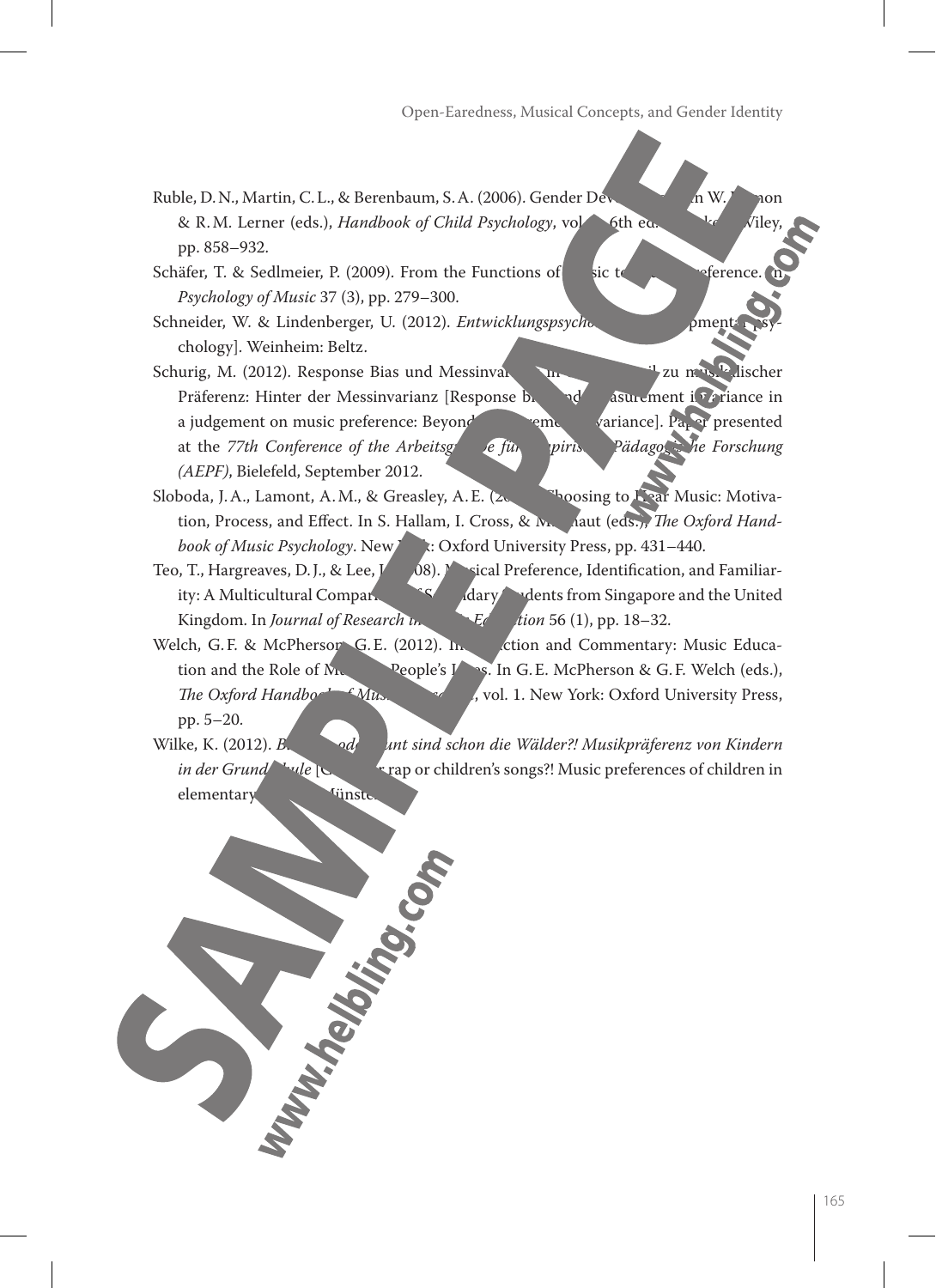### David Holland

### Acoustic Ecology and Its Role in Education

Learning to Listen to the  $S_{\alpha}$   $\overline{\mathbf{u}}$ 

"Now I will do nothing but listen …" *(Myself, quoted in Schafer 1977, p. 3)* 

I would like to invite you to close your eyes  $\mu$  open your ears to all the sounds that surround you right now. What can you hear? What is the quietest sound? What is the closest? What is the furthest away

How often  $d\sigma$  areally stop and list and our towns and cities, our places of work, our homes, or even to the sounds of nature? The discipline of *acoustic ecology* asks us to consider our relationship with these sounds, their impact on society, how they change, and what we can do to improve once on the term was created by R. Murray Schafer (b. 1933), which is a Canadian composer, teacher, and scholar. He suggests that we treat the sounds that the up our acoustic environment as a musical composition for which we are all "simultaneously its a composition in which we are all "simultaneously its audience, its performance of the series of series (Schafer 1977, p. 205). He argues that we can only improve this composition by learning to listen, through developing an increased aural aw are that Schareness has worked for many years to introduce into schools. This charge will intervent intervention intervention of the study of the study of acoustic  $\sqrt{a}$  and explore how his ideas have been applied in education.

The term *soundscape* (usually credited to Schafer) could be said to refer to "all of the sound that reaches our ears in a given moment" (Krause 2013, p. 26). It refers to the sonic onment which can include actual environments or created sound environments such as musical compositions (Schafer 1977, p. 274). Schafer founded the *World Soundscape Project (WSP)* with colleagues at the Simon Fraser University near Vancouver in the early 1970s. The project was "devoted to the comparative study of the world soundscape"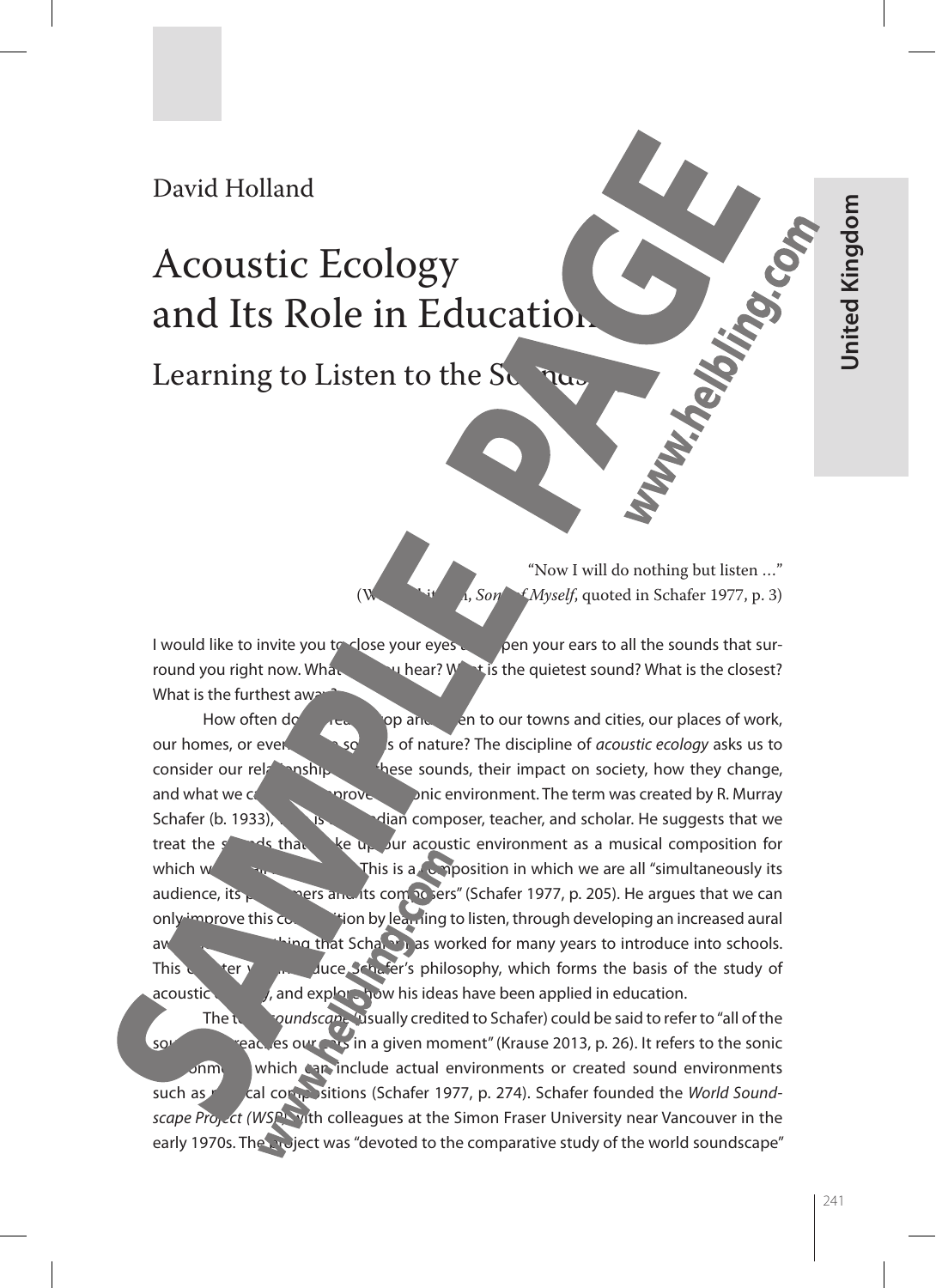(ibid., p. 275). A number of sonic environments were documented such as  $\sim$  study  $\sim$  the Vancouver soundscape that involved sound level measurements, "sounds" recordings and the description of a range of sonic features" (Wrightson 200, p. 10). The victor was and the description of a range of sonic features" (Wrightson 200, p. 10). The victor "primarily intended as educational and archival" to help  $q$  elop graduater awareness  $\phi$ soundscapes. However, a new style of electroacoustic music, a lead "sound solid pe composition" by the composer and early *WSP* member Barry Truax (b. 1947), also energed the *WSP*'s work (Truax 2002, p. 5). Schafer and his colleagues at the *WSP* were concerned with the connection of each unique soundscape to the place and time it exists in  $\mathcal{P}$  rough the combination of its special blend of voices, whether urban, or natural " (Krause 2013, p. 27).

Acoustic ecology is by nature interdisciplinary because into all aspects of life and the study of it "cannot help but to all disciplines" (Westerkamp 2000, p. 4). In order to understand sound's relationship with environment and its effect on human life many different perspectives must be taken by the acoustic ecologist. The composer Hildegard Westerkamp (b. 1446), who was one of the leading figures in the *WSP*, has said that "listening forms the basis for all work in acoustic ecology" (ibid., p. 3) and for the *WSP* listening is central to an approximation and understanding of the soundscape and therefore "for improving the orchestration of the soundscape" (Schafer 1977, p. 206). By this Schafer means making decisions regarding the types of sounds we want to preserve and those we want to eliming  $\frac{N}{2}$ sterkam<sup>2</sup> 2000, p. 4) through being openly attentive to whatever sounds are oc

Education has vay **blayed and portant part in the** *WSP***'s work, and listening** exercises designed to open students' ears and therefore develop awareness of their relationship with the sungs a sound scape usually play a central role in soundscape educational programmes. Before the some of the teaching methods used by the *WSP*, in particular in relation to liste, it would be useful to outline some of the key features of Schafer's philosophy in the contract of the Schafer's philosophy in the more detail.

#### **R. Murray Schakers: The Tuning the**

A key text in  $\sigma$  and the state in outlining text in outlining is Murray Schafer's *The Soundscape: The Tuning Vierda* (1977). In this book he brings together a number of concepts previously discussed in publications released throughout the 1960s and 1970s. Central to his argument and echoed by others in the *WSP*, such as Truax in *Acoustic Communication* (2001),  $\tau$  humal beings listening abilities have deteriorated due to the dominance of the visual in  $V$  ern culture since the Renaissance as well as increased noise pollution. Schafer proposes that before the spread of the written word hearing was more vital than sight as knowledge was kansmitted orally, but concern over issues such as noise pollution shows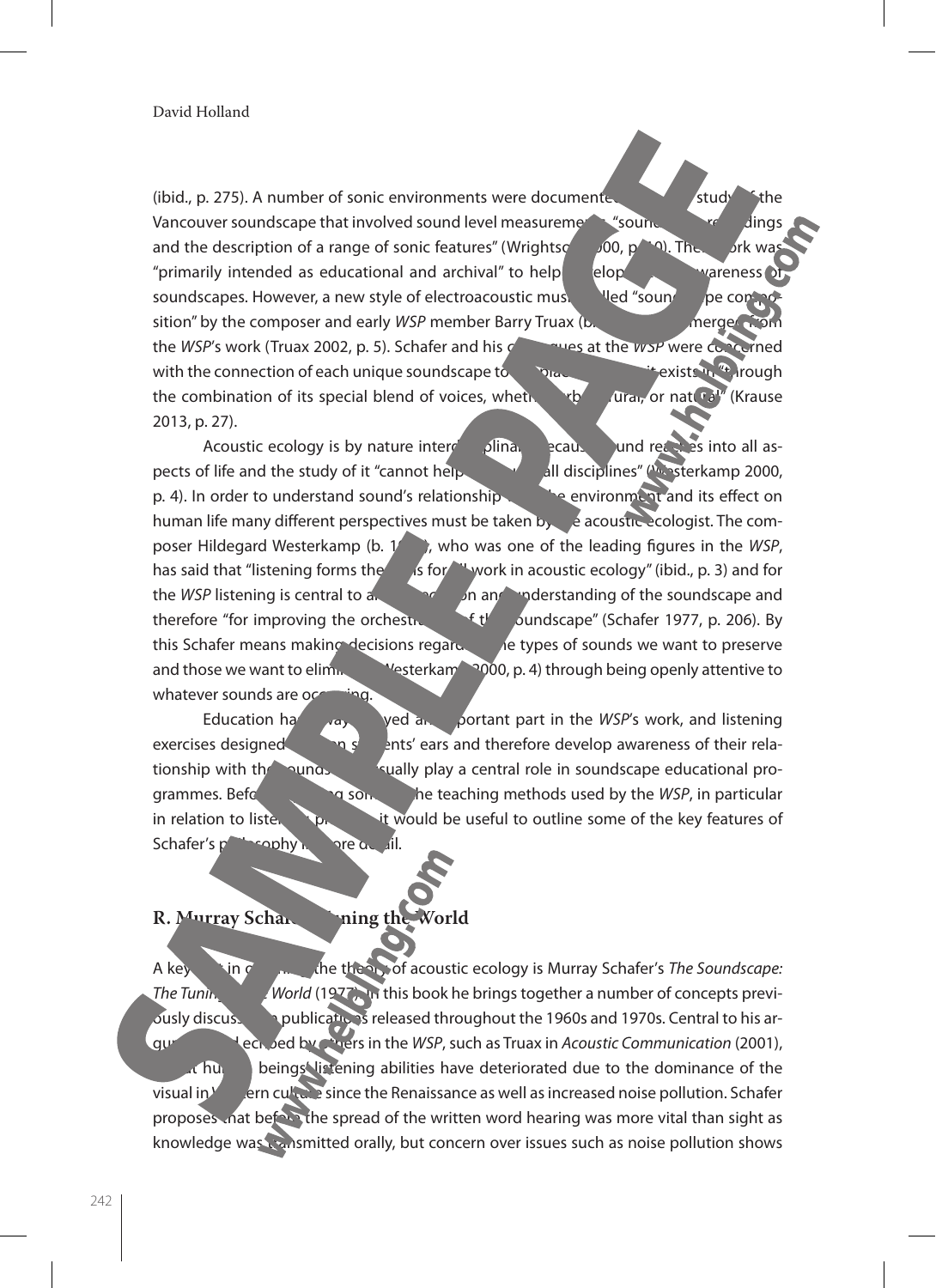that there is now a desire to regain *clear hearing* or what Schafer **reference** clairal ince (Schafer 1977, p. 11). Schafer states that the ear, unlike the eye, cannot be closed at will, as we do not possess ear lids. Therefore our only protection  $t \rightarrow e$  level of noise in modern society is to filter out many of the sounds around us (ibid.).

To aid the analysis of the soundscape Schafer identiting interact features to enable to enable to enable to enable categorisation of three particular types of sounds: keynote sounds, and soundmarks (see Figure 1). *Keynote sounds* represent the **background sounds that give a sound**scape its fundamental tone in reference to the musical term that interesting  $\mathbf{r}_{\text{rel}}$  term that is the key of a composition. These sounds are ubiquitous but not always or  $\sim$  0 Justy heard and can have a "pervasive influence on our behavior and  $\frac{1}{2}$  (ibid., a subset of whereas keynote sounds). occupy the background, *signals* are sounds to a sound the formulation of a sound consolidation of a sound scape. These might be, for example, sounds that  $\mathbb{R}$  arnings, such as bells or horns sounds designed to attract attention. The third  $\kappa$  Schafer identified is that of the *soundmark*, derived from landmark. This is a sound that indique and due to its qualities particularly regarded by the local  $c_0$  munity. These features emphasise the uniqueness of particular soundscapes, which  $\cos \theta$  bute the life of communities.



**Fig. 1:** Main features of the soundscape as identified by Schafer

However, as Schafer pointed out, the unique character of many soundscapes has been jeopard by  $\log_{10}$  increasing noise pollution since the industrial revolution, resulting in what Schafer describes as *lo-fi soundscapes* (ibid., p. 43). In opposition to that, Schafer defines *hi-fi soundscapes* as follows: "The hi-fi soundscape is one in which discrete sounds can be herally because of the low ambient noise level. The country is generally more hi-fi- $\ln 2$  hight more than day; ancient times more than modern" (ibid.).

erm closely associated with Schafer and explained in the book is that of *schizo***phonia** (ibid., p. 90). He first used the word in one of his early educational pamphlets *The New Soundscape*, are reprinted in *The Thinking Ear (Schafer 1986, p. 139)*. The term refers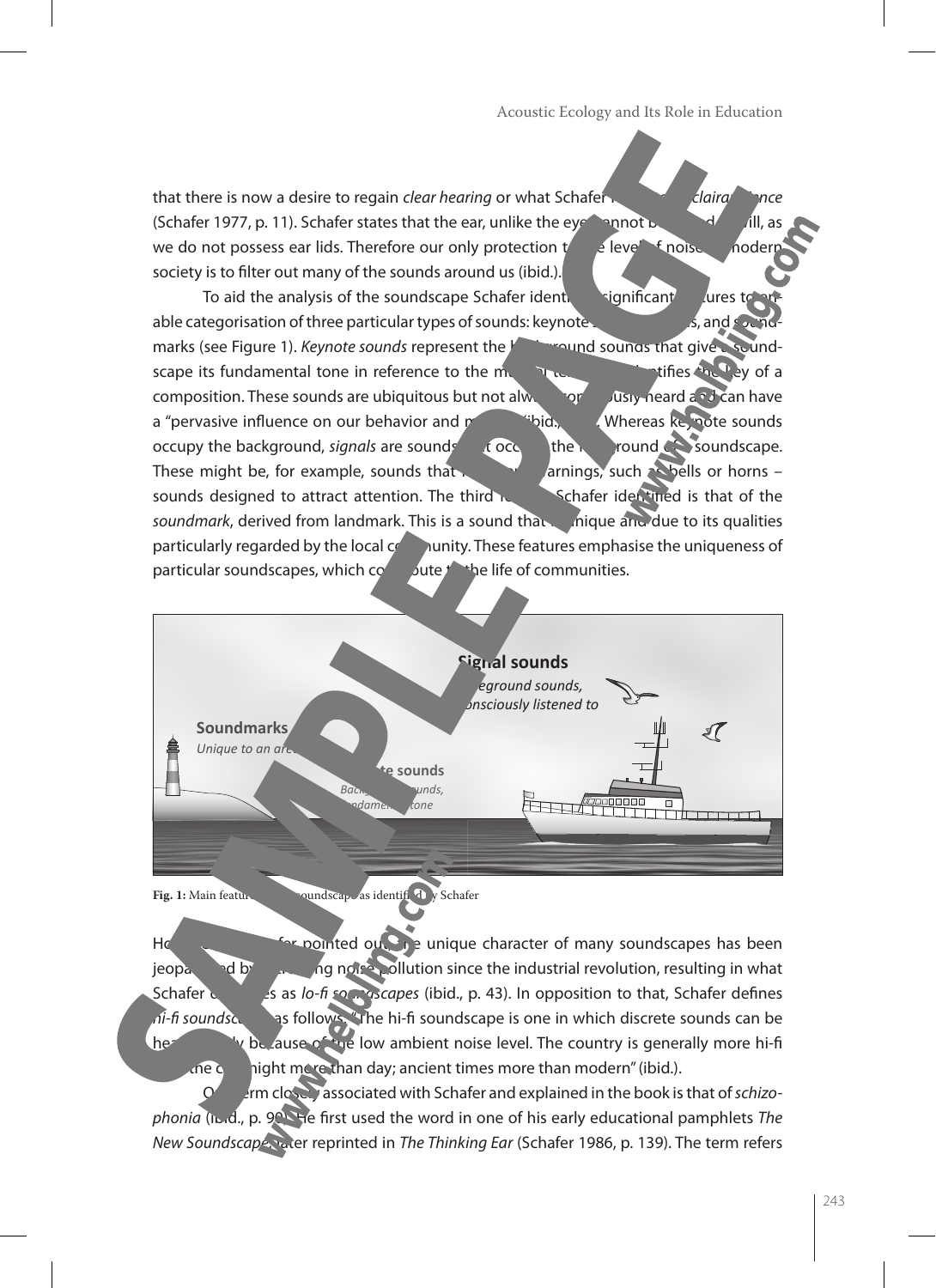to the way a sound can, since the technological developments of  $\mathbf{u}$ , the twentieth century, be split from its original source through transmission or electrical production. This is a new development, as Schafer points out, "Originally all sounds" were originals" that uniquely happened in one time and place (ibid.). Its similarity to the solution of the schial was deliberate as he wanted to convey "the same sense of aberration and drama" (d.). Scha argues that this means that, "Modern life has been ventrilogy, **140**). *phonia* "creates a synthetic soundscape" (Schafer 19<sub>77</sub>, p. 91) and significantly adds to the lo-fi soundscape. In this situation we can become disconnected from natural sounds and our environment.

When we lived in a more hi-fi rural env<sup>ot</sup> to the surface of the funed to our surroundings. "From the nearest details to the most distant higher distant horizon, the ars operated with seismographic delicacy" (ibid., p. 44). It is the ear cleaning that, according to Schafer, we can begin to regain clear hearing, and two tion has always played a key role in this for the *WSP*.

#### **The** *World Soundscape Pro***<sub>cess</sub> and Its Educational Aims:** An Introduction to Schafer's Teaching Methods

Central to the *WSP's* ethos is a commitment of combine research, education, and composition. As described above, the foundation of Schafer's philosophy was to note the dominance of the visual in sexperience of teaching he noticed that children's listening skills were deterioration of  $\mathbf{q}$  (Wrightson 2001, p. 10). Therefore Schafer argued passionately that listening skill should be the national curriculum (ibid.). He stated that it is only through an ap<sup> $\leftarrow$ </sup> of the  $\leftarrow$  ds of our environment that the soundscape can be improved and that education from a young age plays an important role in this. "For many years I have been fight  $\bigcirc$  for  $\epsilon$ , cleaning in schools to eliminate audiometry in factories. Clairaudience not earning which is early stated to ear means clear hearing which can be achieved by practism ear cleaning exercises (ibid., p. 272).

*Ear Cleaning Exercises Ear cleaning* y straight section of the term Schafer used to describe the process of cleansing the ears necessary before students can listen clearly to their environment. Of course, he did not  $\int$  intend a physical cleaning, but a regained sensitivity achieved through a series of listen- $\frac{1}{2}$  ing exercises. Supplying the many such exercises in educational booklets that he first published in the 1960s and which were later all presented in the collection *The Thinking Ear.* Schaferer's principal aim was to try to open the ears of the students to sounds that they had not noticed before (Schafer 1986, p. 46). His teaching approach usually involved participation. He argued that students could only learn about sound and music by making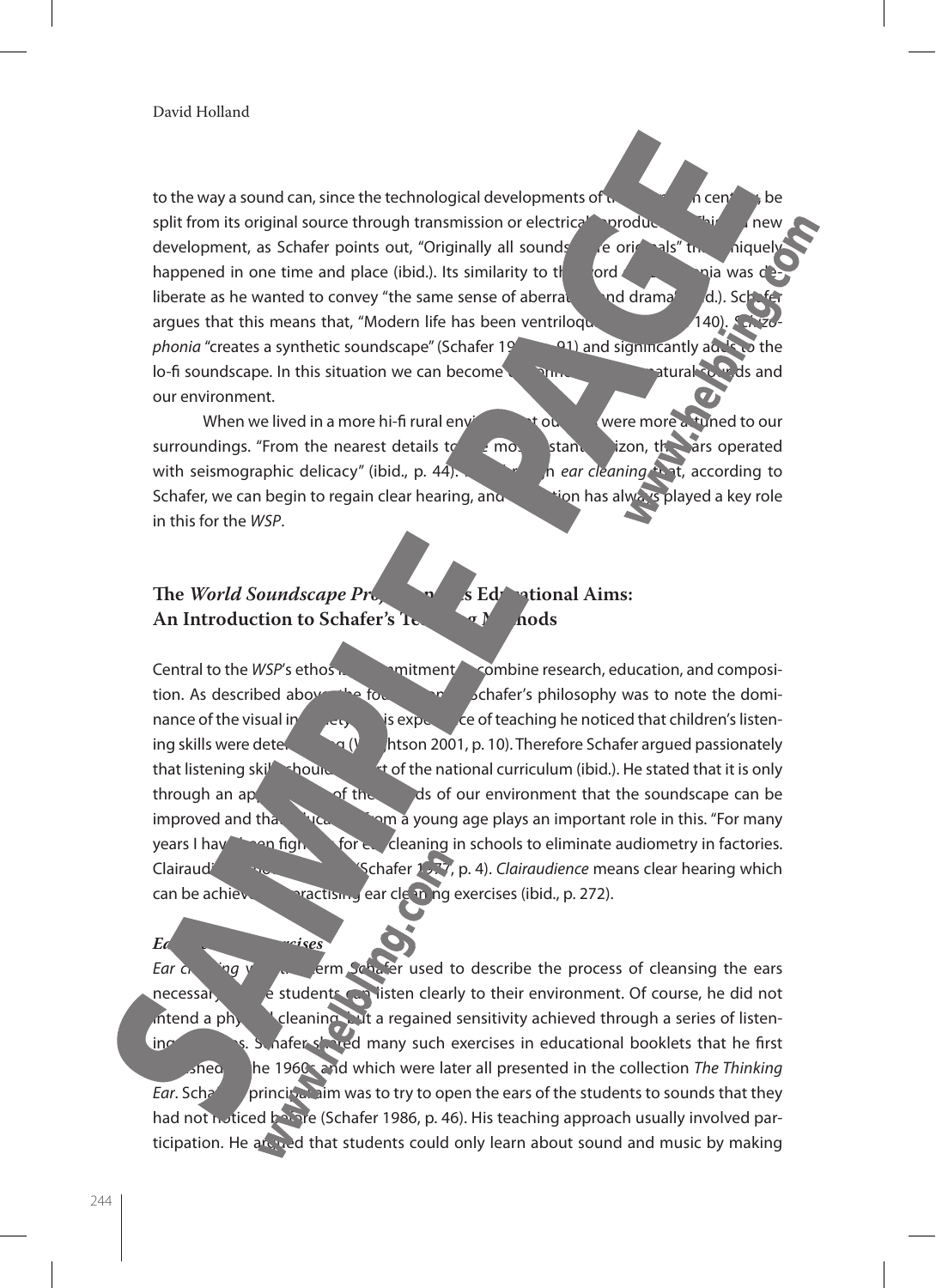their own sounds and music (ibid.). The exercises often require the students of the students to consider the students to consider the students to consider the students to consider the students to consider the students to different qualities of sound, such as the nature of noise, silent timbre example, in an assignment for students to carry out at  $h$  The instructed,  $\Box$  ence elusive. Try to find it!" (ibid., p. 51). Or sometimes he aske students to write lists of the sounds they could hear without talking. He observed that some of the younger child noticed very intimate sounds such as their breathing, heartbeat, and clothing, which  $\alpha$ students failed to notice (ibid.). Some exercises he used these situations encouraged students to consider whether there is such a thing  $S_{\text{max}}$  and the Cage, after his famous visit to an anechoic chamber in 1951, had concluded that absolute wence does not exist (Cage 1961).<sup>1</sup> To help illustrate that always omething to hear, Schafer created activities such as passing a piece  $\rho$  aper and silently (Schare 1986, p. 51), which was designed to draw the students' at the quietest sounds. Schafer's aims in the exercises he developed were often to either  $\epsilon$  the ears, release creative energy, or both (ibid., p. 89), but this always involved engaging  $\ldots$  students.

Some of the exercises Schanged designed used only the human voice. He argued that we need to understand the link between the human voice and the ear and that these "must provide the standards in  $\frac{1}{2}$  any of the acoustical environment salubrious for human life" (ibid., p. 170). The ear **the state of the particularly sensitive to the voice** and the frequency range in inhabits. Therefore any acoustic environment that is favourable to humans needs to  $\alpha$  count for this. The type of vocal exercises he devised in his 1960s pamphlets involved on on the second organization only your voices, create a composition on the sound state sounds of nature. Make your imitations as convincing as possible" (ibid., p. 176).

Another a wity is thildren to bring in interesting sounds to the class, which he warns can fluster the students. However, when they actually take part in the exercise it helps them to  $\alpha$ ,  $\alpha$  is the sound them by listening to them with new ears. He explained: "A brought a metal clacker. He said it was interesting because all his life he had been hearing it but this was the first time he actually had ever been asked to listen to it" (ibid.).

*Soundwalks* Another important intervention intervention introducing into schools was soundwalking. Higher Mesterkamp describes soundwalks as "any excursion whose main pur- $\alpha$  is listen ingles to the environment. It is exposing our ears to every sound around us no  $m<sup>2</sup>$  we we are " (Westerkamp 2001a). She uses soundwalks as part of soundscape

In the anti-oriental and anechoic chamber, which is a completely soundproof room, Cage said he could still hear two sound sounds. The engine in charge told him that one was his nervous system and the other was his blood circulating. This led Cage to redefine silence as the absence of intended sounds or what happens when we stop paying attention or turn off our awareness (see Cage 1961 and Kostelanetz 1988).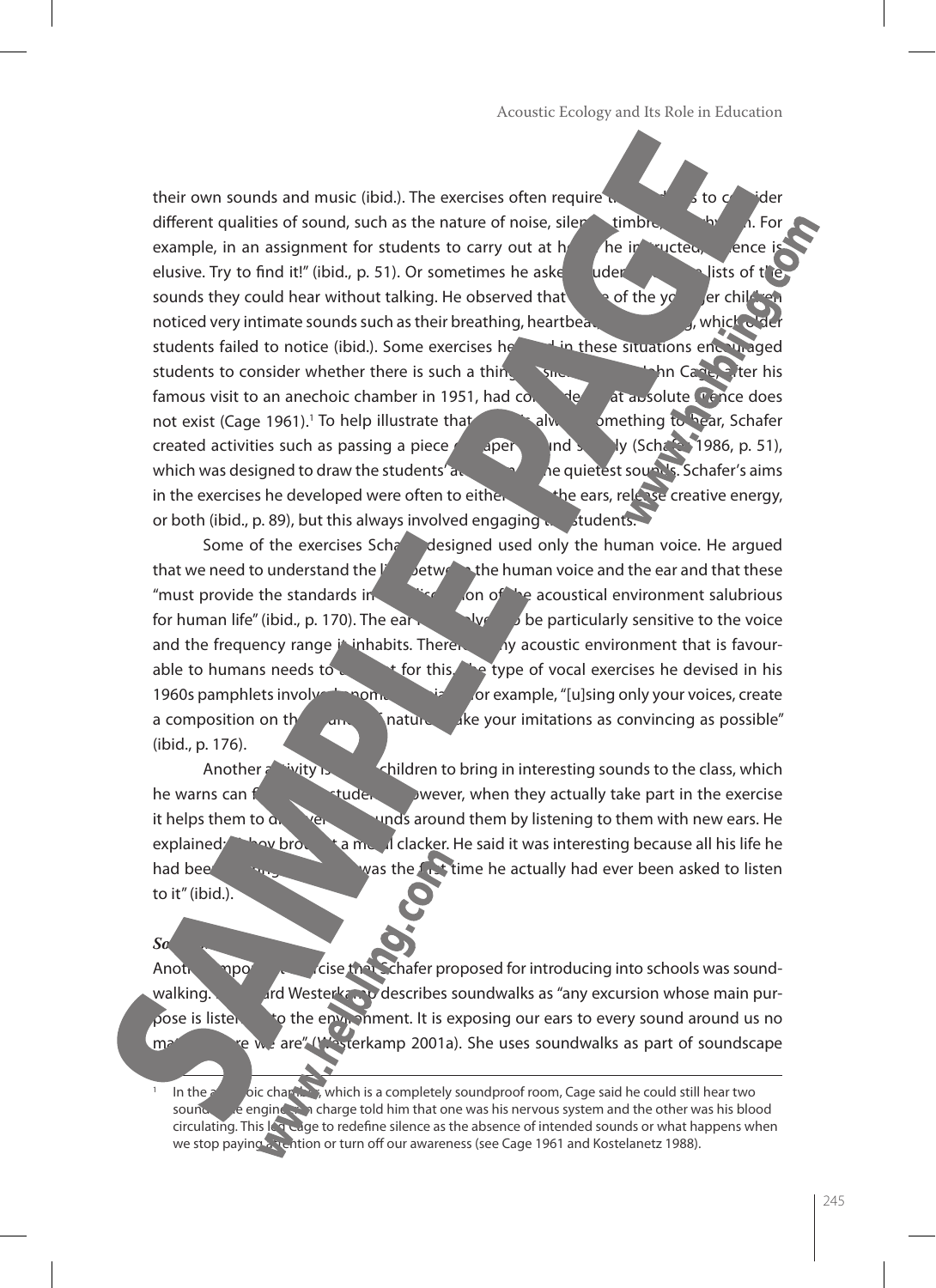workshops whereby participants are asked to focus on particular  $\sim$  such a the sounds of the body, nearby sounds, the quietest sounds, or something  $s_{k}$  and as the wind and how many different sounds it creates. Schafer differentiated between two types of soundwalks, which are listed below:

- 1. A listening walk is simply a walk where the participants  $\frac{1}{\sqrt{n}}$  in silence.
- 2. A soundwalk explores the soundscape of a particular area but might also include: ear cleaning exercises, sound-making by  $t_1 = \frac{1}{2} \int_0^t \frac{1}{t} \, dt$  order to  $\frac{1}{2} \int_0^t \frac{1}{t} \, dt$ sounds of the environment and be aware of  $\alpha$ , and sound a score, which might include a map that could draw the listener's attention to unusual sounds or qualities such as pitch.

As John Levack Drever (Professor of Acoustic Ecology and Sound Art, University of London) notes, composers have long walked for inspiration  $-\mathbf{r}$ , Beethoven, Mahler, Satie to Cage. Cage's famous silent piece **4**  $\gamma$  (1952) brings "fringe phenomena into the foreground" therefore "becoming focal" (Drever 2009, p. 179). This is similar to Westerkamp's definition of soundwalking, which called  $\epsilon$  calls for close attention to the sounds around us in order that quieter sounds may not be missed that exit of 2001a). It was through the *WSP* that soundwalking became fully established not dis a compositional tool but also a pedagogical one (Drever 2009, e.g., 1883). As Westerlamp observes, participating in a soundwalk without talking is a rare opportunity in the system of the experience inspirational (Westernamp 2011, p. 13). In the *City Voices* festival that took place in Wiesbaden, Germany  $\frac{1}{2}$  students took part in a mass soundwalk through the city. Lena Dietze, who haches active ecology in German schools, noticed how one participant who at fire the sceptical was won over by the experience: "I heard sounds I had never heard before, car noise in example, or bird songs. I paid special attention to certain things. I thought it was a resome. I never experienced anything like this before" (quoted in Dietze 20

Dietze also been that talk in a about the experience afterwards with the other participants could in the source intensify awareness of the sound environment (ibid., p. 21). This is also something acknowledged by Westerkamp from her experiences of organising soundwalks (Westerlamp  $\mu$ ,  $\alpha$  discussions are open and can often involve participants' reflections on both the shared experience of listening with others balanced by their own personal interpretations of sounds (ibid.).

dwe king is an activity that invites participation, can help us learn about our reiship in our environment, or as Westerkamp points out "can simply be fun" (Westerkamp 20<sup>o</sup> A Most importantly it makes listening the priority providing: "a temporal and spatial frame for  $\mathbb{C}$  rears to be open in the everyday, and open to the everyday, yet with a reverence of concert hall listening [...] a social art form that calls for active participation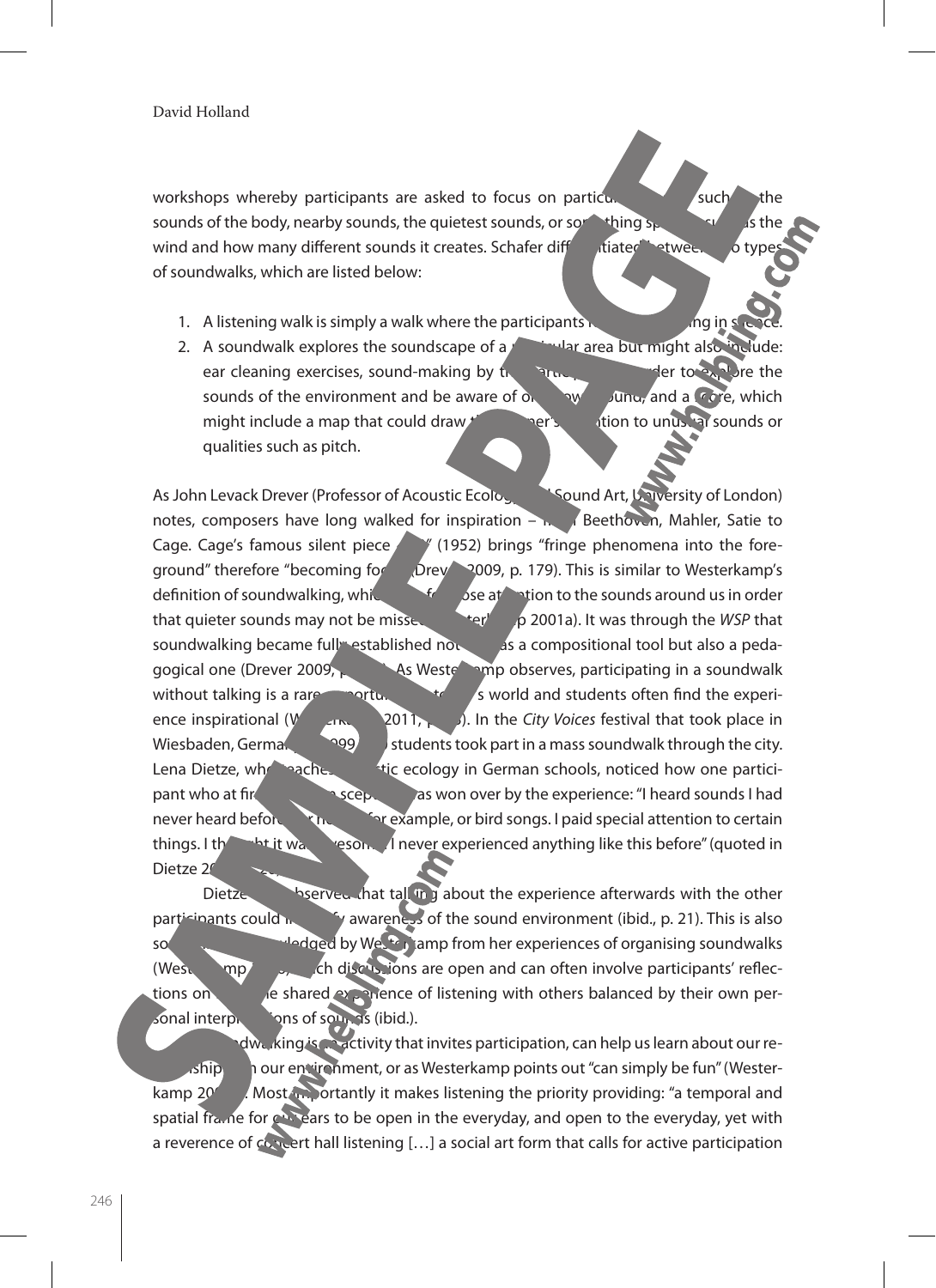[...] and to quote Cage everyone is in the 'best seat'" (Drever 2005, p. 1920). For this reason,  $\frac{1}{2}$ it is still frequently used in soundscape-related educational programmes and examples of some of these are given in the following section.

*Recent Examples of Using Soundscape Approaches in Ed.* Signal Initiatives Schafer's ideas on education are still very influential as evidence and the direction of the direction of the *Soundscape: The Journal of Acoustic Ecology* in 2001. This includes a number of examples where Schafer's techniques are still being used successfully

Michael Cumberland, a teacher in Canada,  $\alpha$  ib the value of these techniques in developing listening skills after using the with a wide range of age groups from elementary to high school level  $(Curf - a\overline{a}a)$ .  $\overline{a}$ .  $\overline{b}$  ar cleaning exercise that Cumberland describes is that of making sound list see the children are asked to listen for one minute and then make individual lists of when  $\mathbb{R}$  heard. When doing such exercises Cumberland always encourages children to provide as much detail as possible; for example, he will ask how many times a sound happened during the minute's listening and when. He even turns it into a collar ative exercise as the children then make an overall list of all the sounds that were heard. He argues working together in this way provides a more detailed account of the acoustic environment. This represents the starting point of the listening training and from here more  $d$  detailed listening lists are made in other locations and on a soundwalk. Combined also asks the children to categorise the sounds, for example, as technology and  $\frac{1}{2}$  or  $\frac{1}{2}$  dete or continuous, and to convert them into symbols on sound  $g'$  and  $g'$  rewarding exercise for both pupils and teacher, and as Cumberland and acknowledges the results are always different as the soundscape is never the same  $($  id.). The class then creates compositions made from vocal imitations of the soundscap<sup>c</sup> exercises devised by Schafer in *When Words Sing* (Schafer 1986, p. 170). Cumberland and Schafer's teachings are understandable to a wide range of age group suggests that the  $\sqrt{a}$  can be used by teachers with little musical training and equipment, but can still be a very positive effect on children's awareness of the soundscape (Cumberland 2001) and can enable them to engage creatively and musically with environmental soun

iect described in the same issue concerns an initiative on the Isle of Lewis  $\mathbb{R}^n$  on the west conducted by Scotland-based sound artist Gregg Wagstaff) were to "describe and document the social, cultural and natural make up on the islands through their soundscape" in a process that would involve local people (Wagstaff 2001, p. 30). As part of the project Wagstaff arranged -day right ratio with children between the ages of 8 and 12 at a local elementary school in order to "engage the children in listening *to* and thinking *about* their soundscape" (ibid., his ralics). He led the children in activities such as listening to recordings of different soundscapes from around the world and asked them to write down what they thought the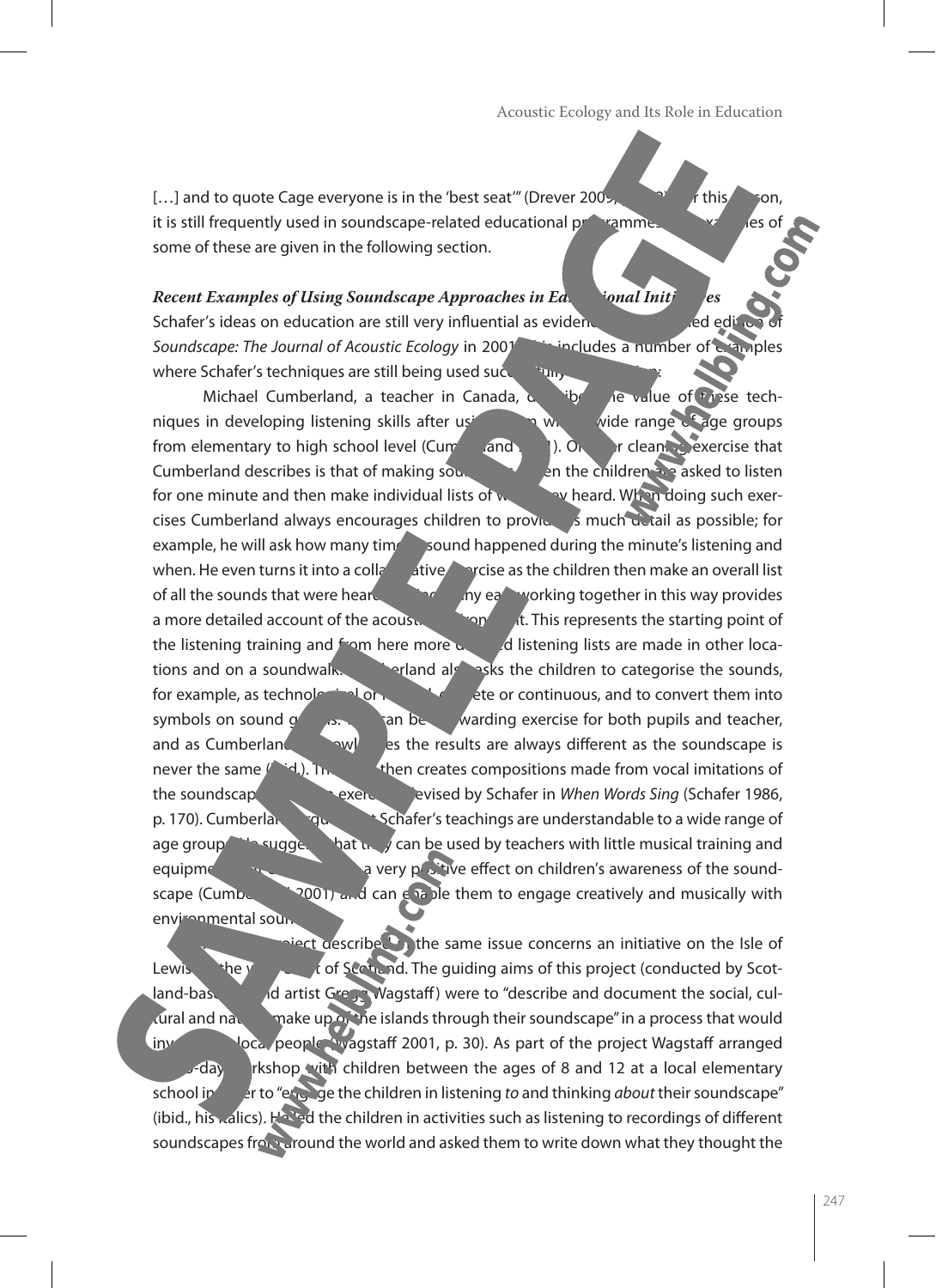sounds were, where they thought the sounds were recorded, and  $\Box$  made them feel. They also engaged in sound-mapping exercises in which they were each asked to find a place to sit outside away from the other pupils. They then  $\vec{i}$  and  $\vec{j}$  recorded on paper (in writing, drawing, or in any form of notation) all the sound they could hear and the rection from which they were coming. Additionally, the child were asked to keep sound to keep sound to keep sound to keep sound to keep sound to keep sound to keep sound to keep sound to keep sound to keep sound to keep s diaries and write a piece of poetry about sound.<sup>2</sup> Below is an except from a 10-year-old pupil's sound diary that Wagstaff provides as an exalged

"Bus grunts and snorts starting on our run home. Choir sings high then low, words coming to life in tune, me sleepy. Pencil squeaks over paper, **a** rubber over the speaks desperate to remove a stain. I feel fr desperate to remove a stain. I feel fr<sup>1</sup> ated hearing it.<br>Whirr' – the ball swings round 'Chang' heart hearth. 'Whirr' – the ball swings round. 'Crack' – the ball hits the bat. Happy, Radio sings over the whirring the value of the ball  $\frac{1}{2}$ bat. Happy. Radio sings over the whirring desperate to drown out the 'vroom'. T.V. blasts social values of the vector of the voice mindless." (Ibid., p. 31)

Wagstaff also provides this piece of sound poetry (produced by another 10-year-old pupil):

"The whistle of the wind by  $\mathbf{p}_i$ The wind blowing against the trees<br>Trees 'swish'. Sound heard, Trees 'swish'. Sound heard,<br>Forcing us back. Sto. The countries Forcing us back.  $Sto_p$  you hard, The wind pushing the sea  $\overline{S}$  – gainst the rocks, Moving clouds<br>With the caly  $\delta$ mes  $\alpha$ ce." (Ibid., p. 30)

This impressive  $p \to e$  of we constrates how such exercises can enable an imaginative exploration that engages children with their sound worlds in a creative way.

Also in the same issue, Robin McGinley outlined the *Stockholm Soundscape Project*  which was  $\frac{f_{\text{or}}}{g}$  for 15-year-olds and encouraged them to keep sound journals for five days in which the pupils in which the pupils in which the pupils in which the pupils in  $\mathbf{M}$  and reacted to sounds they heard around them (McGinley 2001, p. 26). These served the same purpose as the sound diaries used in Wagstaff's project. The general aim was the students' awareness of their sound environments but also to **offer a mature studying contemporary experimental and electroacoustic music. The**  $\frac{1}{2}$  idea was simply that by opening up the students' ears to the sounds around them, they would be movilling to lister to these types of music: "If you can encourage people to listen to *ever*  $q$ , they can listen to *anything*" (ibid., p. 29, emphasis in original).

Schare dieves that the practice of keeping a sound diary can be an important tool for developing as an acoustic ecologist, as it enables one to note differences and variations in sound over time and in different locations (Schafer 1977, p. 211).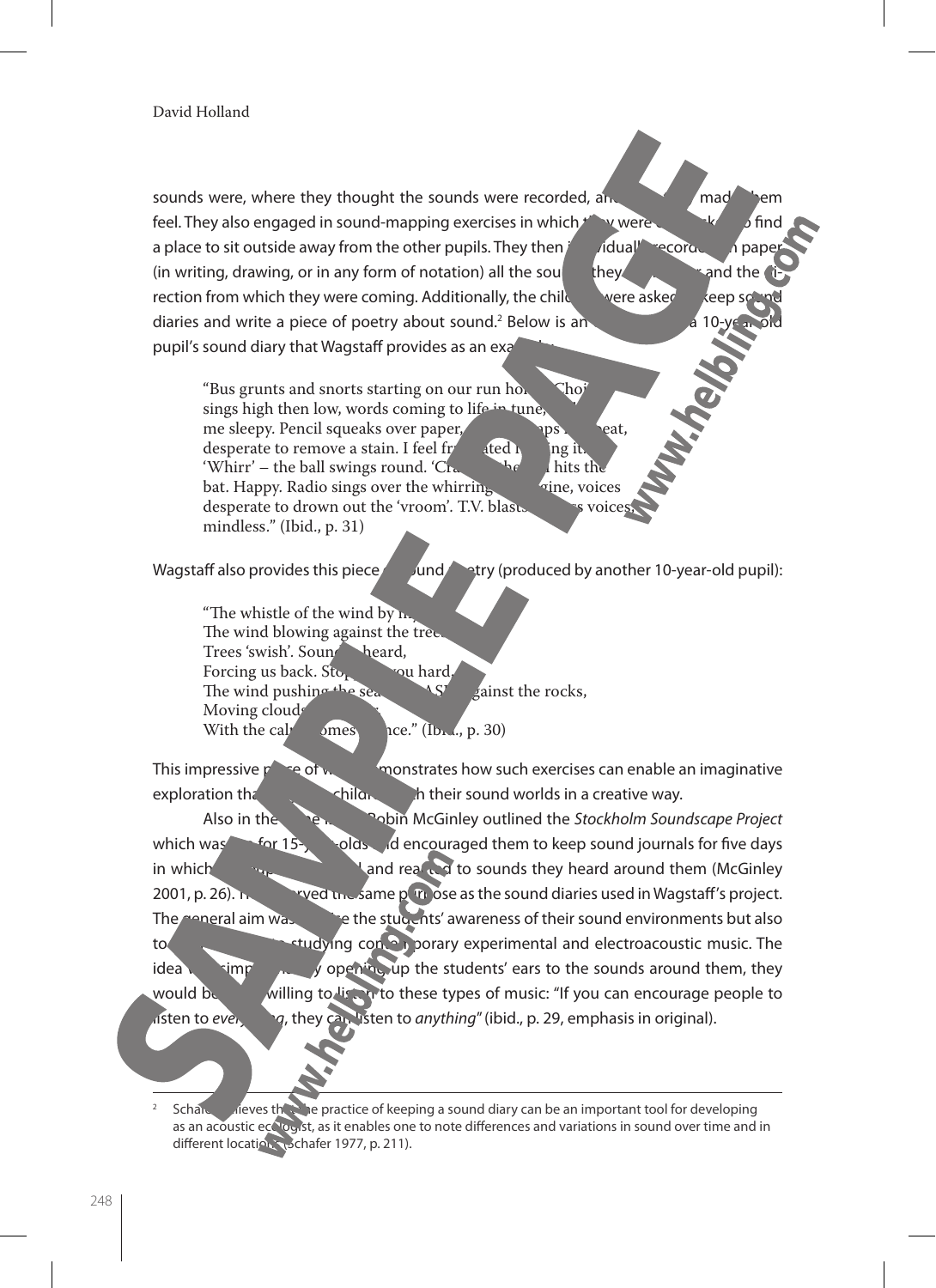One recent soundscape initiative was part of the *Soundsca*, *Cural Summer* **ability Project that had its origins in** *WSP* **research led by Schafer in 1975. The model of had** originally studied the soundscapes of five villages in different parts of Europe.  $\frac{1}{2}$  of the aims of the *WSP* has always been to document how sound speak change over time and Schafer has always emphasised the evolving nature of soundscapes in  $\ell$  ducational projects. Therefore, in 2000 a comparative study was made of the figures of the figures of  $\epsilon$  and how the soundscapes had evolved. In 2011, Dollar **in Statished and Cembra in Italy were** visited again to present the findings of these studies to the local communities. On this occasion school pupils were also invited to produce the  $\frac{1}{2}$  own views on the Dollar soundscape, which can still be seen as part of a blog on the Dollar Sundscape website (Dollar Soundscapes 2011). Activities conducted in school hild. Involved "Sound Preference Tests" in which they were asked to  $\frac{1}{2}$  for show the sounds they liked or disliked in Dollar. Also, children aged 7 and 8 took soundwalk, quring which they made and recorded sounds from crisp packets, railings, and plastic bottles which were then posted on the blog. This projection was heavily influenced by the original research of the *WSP*, but the scope was  $exp \ = \$ d to  $\blacksquare$  ude community and educational initiatives to encourage local people to learn about their soundscapes and how they have changed (Uimonen 2011).

These examples demonstrate that  $y_{\text{c}}$  people can connect with their acoustic environments in ways that  $\Box$  and a fresh perspective on the influence of sound in their lives, which in turn might then  $h_{\text{max}}$  then the engage with unfamiliar forms of music. In many of these examples the projects in the creative engagement with the soundscape, and this can be particularly effective for learning about and listening to the soundscape when it involves indscale composition.

#### *Soundscape Composition distening*

Soundscape composition (a term coined by Barry Truax) began as a practice in the 1970s and was part of the water of the water of the work compositions were recordings of soundscapes we main intention of documenting them and representing them to the listener. An early example of this is the recordings made of the Vancouver soundscape that we release 1 in 1973. However, later in the 1970s compositions started to involve the transformation of the sounds wing studio processing. Truax suggests that one of the most notable characteristics of soundscape composition is that most of the pieces "can be placed on a continuum between what might be called 'found sound' and 'abstracted' approaches " (Truax 2002, p. 6). This continuum can result in a diversity of works ranging  $f$ <sub>thos</sub> hich are analogous to real-world experience to those that might involve associati<sup>on</sup> with memories and dreams (ibid., p. 12). Despite this, according to Truax soundscape compositions always retain a degree of recognisability in the sounds used.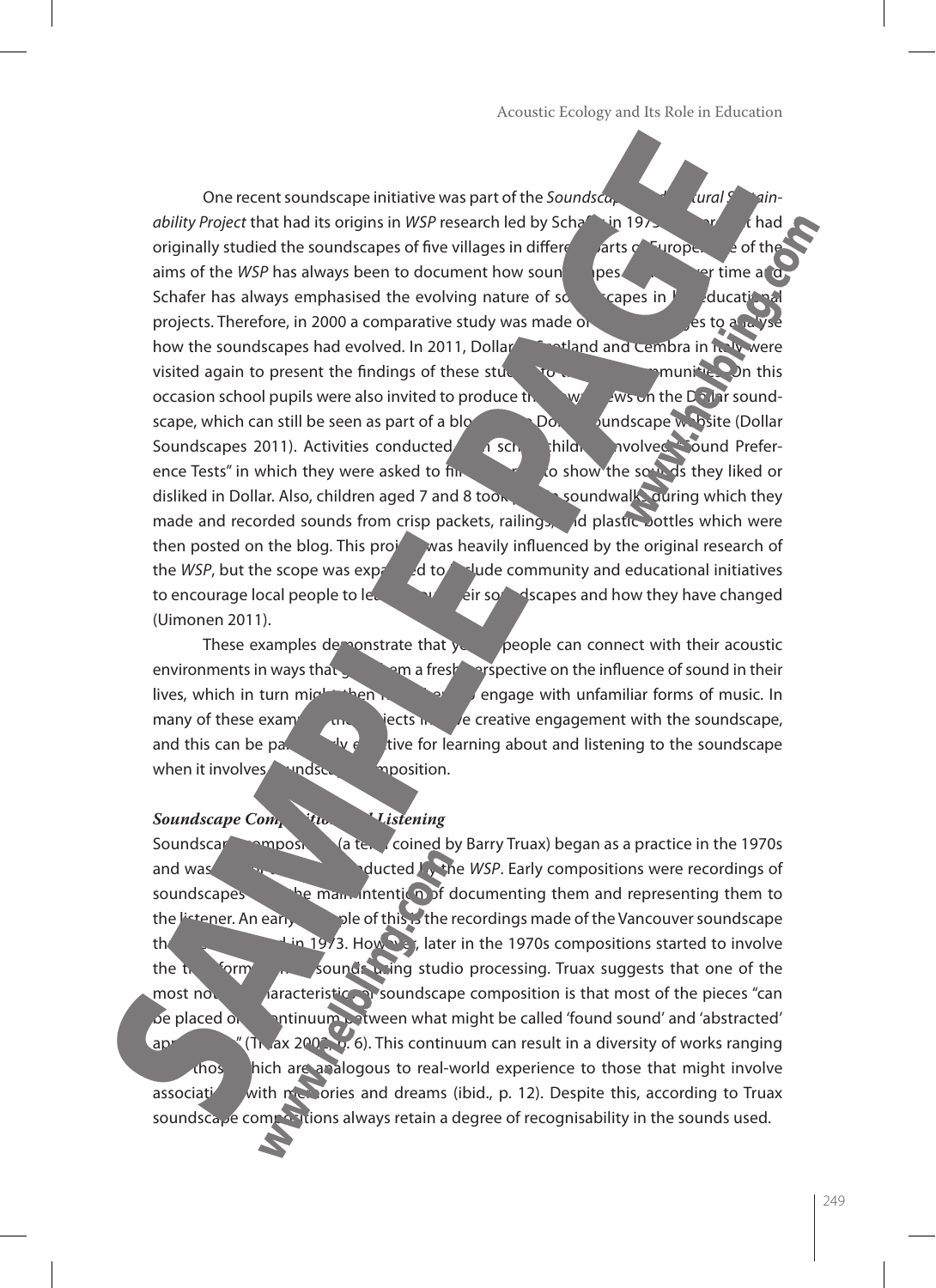Truax explains that soundscape pieces can encourage listeners to concentrate on and explore sounds in more depth, hearing them differently  $\Box$  m in every life (Truax 2002). This could be because they are heard in isolation,  $ref$  and from every experience within the context of a composition or also because the second in some way to emphasise a particular characteristic. The Canadian sound was artist Article McCar points out that Hildegard Westerkamp "aims to sensitise listeners of the sounds of the sounds of the sounds of the environment around them, and to bring attention to same mediator and are often unnoticed" by amplifying them or juxtaposing them with processed versions (McCartney 2002, p. 45).

Westerkamp believes that listening itself is integral to sound scape composition, and that regular listening practice will benefit the component of the relationship with the acoustic environment (Wester $\alpha$   $\beta$  20 $\alpha$  Westerkamp under the role of listening, not only for the composer but also for the succession the success of such works:

"The listener also plays a role in this process  $-\mathbf{r}$ , sw can the listener's ears give birth to a piece? One can assume for audiences listening to such compositions that the experience of conscious sumple is under the superficient of  $\frac{1}{2}$  bundscape listening in daily life would add signifithe experience of conscious sum also separate listening in daily life would add significantly to the understand  $\frac{1}{2}$  of an soundscape composition." rely of an understanding of and involvement with a soundscape composition." (Ibid., p. 56)

The aspects of soundscape composition that  $\epsilon$  is to memories or feelings connected to a particular place can be used to engage children in educational contexts. This is demonstrated by a project run by Savage  $\frac{1}{2}$  (2001) with schoolchildren from Suffolk in England. Soundscape  $\overline{\mathbf{g}}$  is were used to help the pupils create compositions that related to their feelings and  $\epsilon$  experiences of Dunwich, a small village on the Suffolk coast. The pupils were required to produce musical responses to various environmental stimuli (e.g., photographs) as and was, and writing that related to Dunwich and its past) as well as the pupils' own memories of Suffolk coast. These responses involved producing vocal sounds and using environmental recordings that the pupils could manipulate using sound processo and Challis argue that one pedagogical value of acoustic ecology is that by appropriately incorporating technology, music education can be "democratised", while at the same time the pullis' environmental awareness can be raised. They emphasise the role of composition in this, as the  $\epsilon$  argue it can successfully engage the children "meaningfully wife it  $\mu$  d., p. 38

wich project  $\mathbb{R}$  a good example of an educational initiative influenced by soundscape compositional practice as soundscape composition puts an emphasis on the local context or place. This explicably highlighted by the founders of the *WSP*, such as  $\mathsf{er}(\mathsf{I})$  and Westerkamp (1999). Capturing a sense of place is often key to these types of  $\alpha$ , and practitioners such as the British sound recordist and composer Chris Watson (b. 1952)  $y \rightarrow y$  this as an important part of their work (Hollings 2010, p. 53). In many of their pieces composers such as Watson and Jacob Kirkegaard are not trying to capture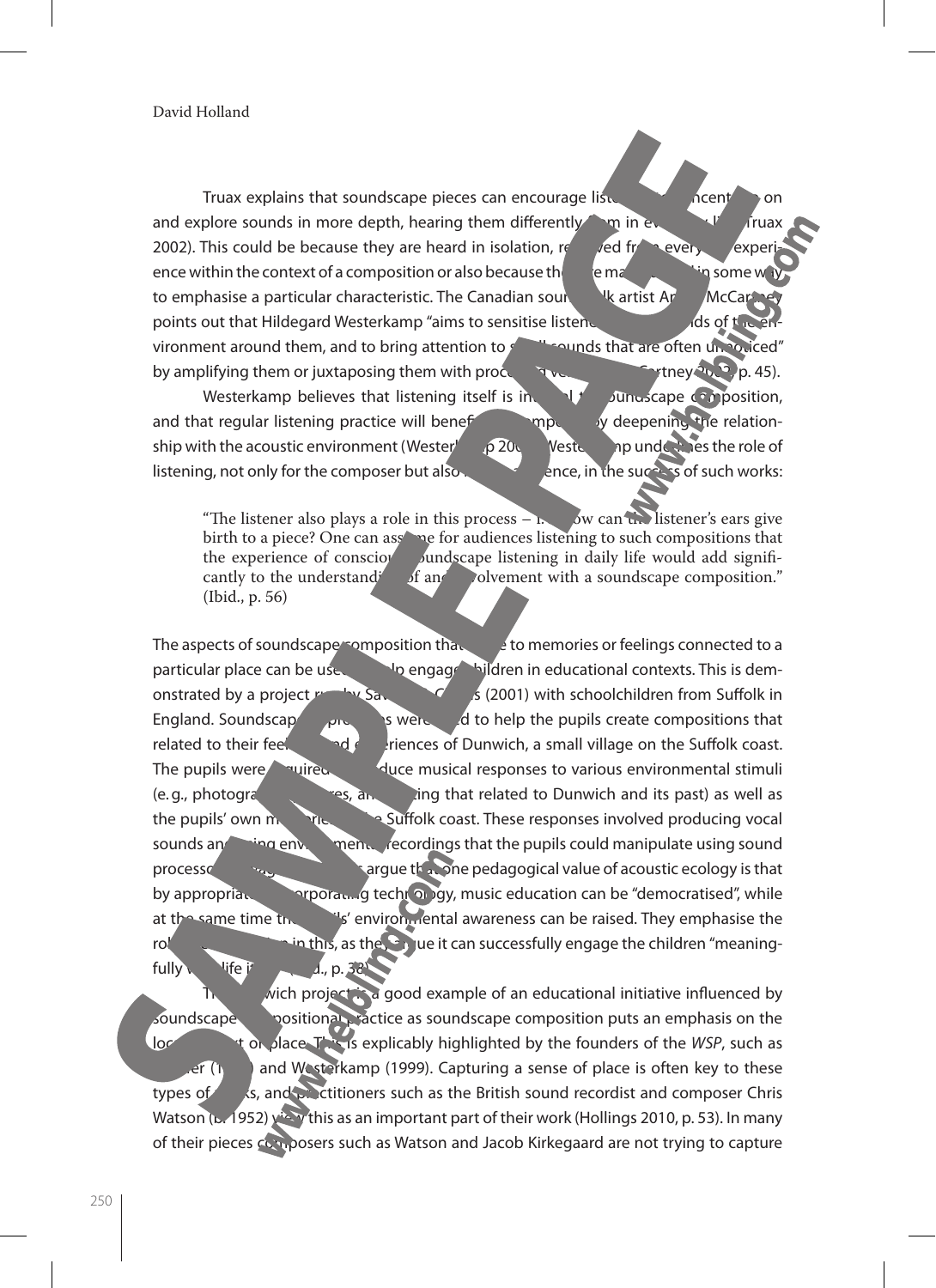the soundscape exactly as it is experienced by human beings,  $\ln \frac{1}{\epsilon}$   $\frac{\partial}{\partial \theta}$   $\frac{\partial}{\partial \theta}$ (Montgomery 2009, p. 146). Using technology, they often show us what we can cannot hear (ibid., p. 161) by putting microphones in places that our early cannot go ( $\mu$  ample Watson has recorded the sound of ice in an Icelandic glacier. However, Trust has mo recently placed a particular emphasis on works made in  $\mathbf{b}$  as that array by to the audience, which therefore require composers to engage in deeper the sent with partticular social, cultural, and environmental contexts, and careful thought about what needs to be said about them" (Truax 2012, p. 200), therefore giving the works particular matricular meaning and relevance to that audience. This, too, can be an engaging and reducational initiatives in which the students use recordings of the wn active environments to make soundscape compositions or sound installations is related to place.

Many composers connected to the sound of dividend advocate a type of listening that uses the imagination through memories and associations triggered by sounds. Sound has powerful properties in this regard. For example, hearing sounds from the past can sometimes bring the whole " $\sigma$ " xt back to life" (Truax 2001, p. 29). Some composers try to guide the listener towards this type of reflection, as in Westerkamp's *Kits Beach Soundwalk*. Westerkamp draws the listener of the time and crackling of the barnacles as a way of shifting the listener's perspective from the source to the inner world of the sounds and "to stimulate the imagination" (Kolber  $\lambda$ , p. 42). Westerkamp argues that listening is a creative act and that sound the compositions can create "a place of balance between inner and outer worlds,  $r_{\text{avg}}$  and  $\frac{r_{\text{avg}}}{r_{\text{avg}}}$  (Westerkamp 1999).

Developing in  $\frac{1}{2}$  listening practice as a prerequisite for composition can be used as part of **the educational initiatives.** My own research (see *Heightened Listening: A Creative Tool for Praticle* 2016 *Ad Minds to Sound-Based Music* in this book) has involved encouraging children to reflect on the responses to sounds, to consider how sounds resonate with their  $\alpha$  experience, and to use this to create themes or narratives to help structure compositions. Gregg agstaff's project (described earlier) involved children on the Isle of Lewis with the Isle of Lewis writing the Isle of Lewis writing the sounds own sounds the sounds of Lewis writing the sounds of Lewis and the sounds of Lewis and the sounds of Lewis and the sounds of Lewis and L of their environment. This type of imaginative listening could be a useful pedagogical tool for helping children age with sounds creatively. It can be the beginning of listening to the environment as a composer and can be used as a foundation for helping students developed **deas** *dscape compositions.* 

A sound allation will often be site-specific and will include sounds or compositions (usually looped) that relationship to ideas themes that the artist is trying to communicate. Sound installations sometimes include an interactive element, and one is able to move around the space in which it is situated for as long as one chooses.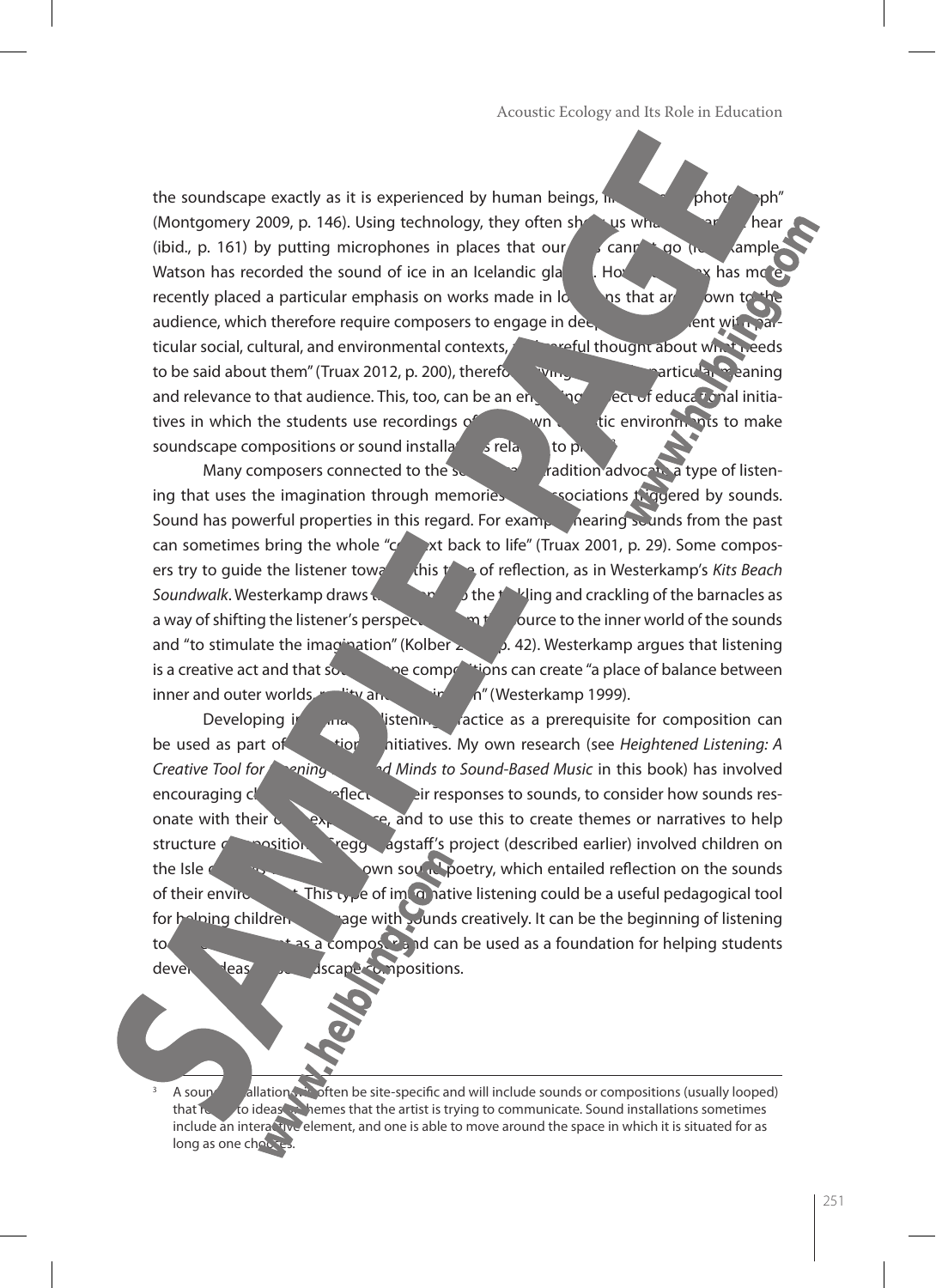#### **Conclusion**

Many educators who used Schafer's exercises in the past  $a^{\prime}$  and use them to gue that the benefits of developing listening skills and song ware a government and go beyond knowledge and appreciation of the soundscape. The philosophy of Scharage encourages educators to have a perspective on sound that combines the action of the ecological. His view is in accordance with Cage who said in a let **Schafer "Music is sounds, sounds** around us whether we're in or out of concert halls.  $\Box$  or Similarly, Schafer (1977) presents the whole soundscape and a constraint freall play a part in. Therefore the act of listening to the world around use that we creative one. That can have implications that go far beyond the bound of music educations from study of the soundscape is by nature interdiscipling  $\frac{1}{2}$  ing any discipline (e.g., acoustics and psychoacoustics as well as psychology, sociology, and architecture) that can help us to understand our relationship to sound in the environment in which we live.

Westerkamp (2001b) has  $\delta$  and what the result would be if soundscape listening and acoustic ecology were  $r \rightarrow e$  part of all sound-related disciplines. For example, what would be the impact on  $\mathbf{b}$  in the future if architecture students were asked to analyse the acoustic environments of building in the same way as a music student analyses a composition? Or what "if schoolteachers" and principals were trained to create school soundscapes conducive to learning" (id., p. 3)? Educators have acknowledged the profound effect that listening training the set on children and themselves as teachers, namely that a new  $\ell$  respect to everything and everybody that is heard" (ibid., p. 4) can emerge. In Westerkampt view this type of practice can result in children developing "a more conscious  $\mathbf{r}$  tions.  $\mathbf{r}$  the environment and society" (ibid.), which is a laudable outcome of an educational program

In the digital internet age Schafer's approaches to education are more valuable than ever,  $\frac{1}{2}$  time when many achers claim attention spans are shrinking (see Purcell et al. 2012). Additionally, and training of this type, which raises general sonic awareness, might well improve listening to and  $\infty$  reciation of all types of music. Indeed, Schafer argues that such ear  $c_n$  is crucial for all music:

 $Betow$  a surgeon to perform delicate operations we first ask him to get  $t'$  abit of washing his hands. Ears also perform delicate operations, and the sear cleanliness is an important prerequisite for all music listening and music  $\frac{d}{dx}$  (Scharlet 1986, p. 46)  $\mu$ ging." (Schafer 1986, p. 46)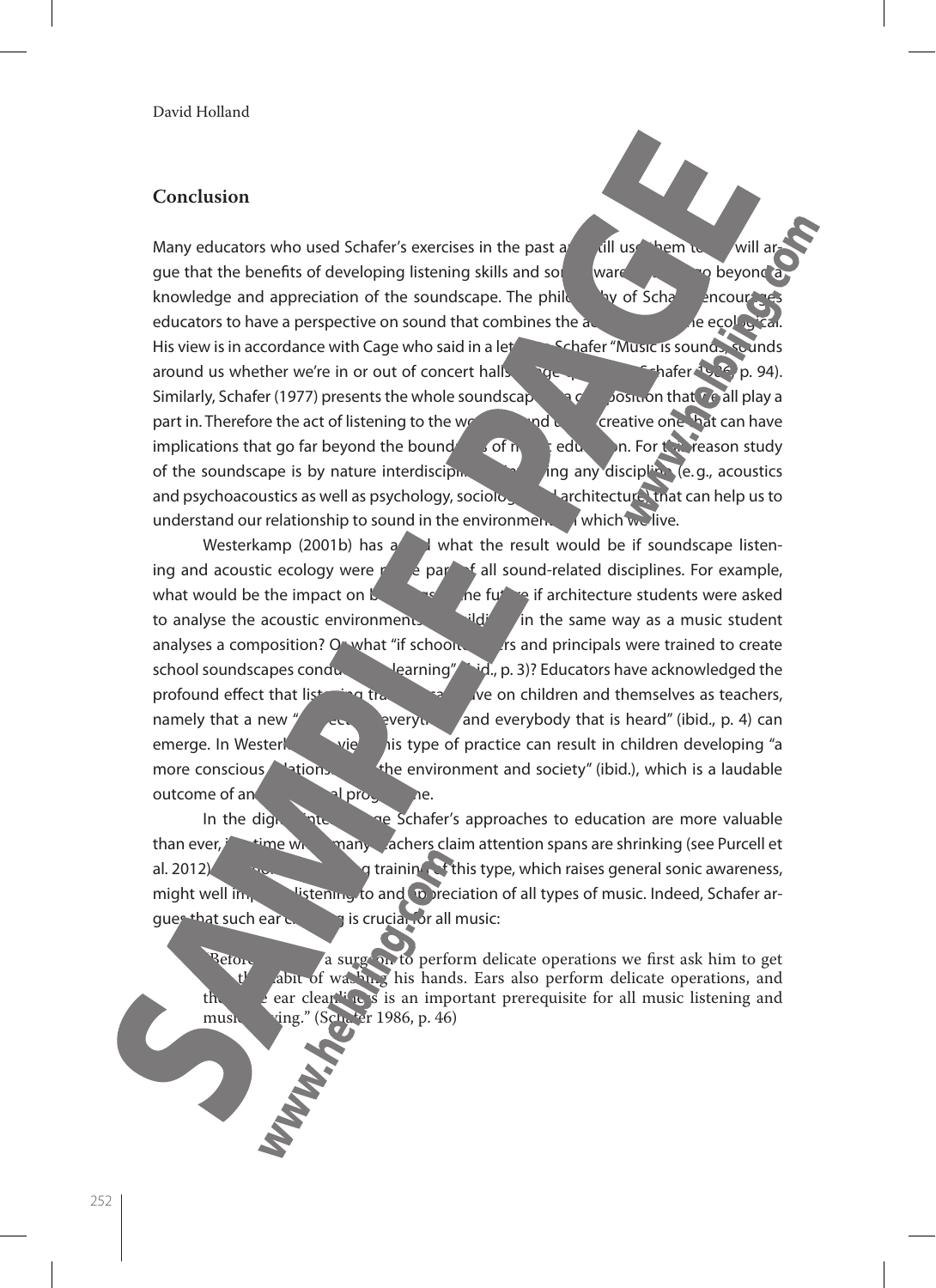#### **References**

Cage, J. (1961). *Silence: Lectures and Writings*. Hanover: Wesleyan University Cumberland, M. (2001). Bringing Soundscapes into the F<sub>veryday</sub> Classroom. In *So scape: The Journal of Acoustic Ecology* 2 (2), pp. 16–20. Dietze, L. (2000). Learning Is Living: Acoustic Ecology as Pedagogical Ground. A Report of  $\mathbf{A}$  Report of  $\mathbf{A}$  Report of  $\mathbf{A}$  Report of  $\mathbf{A}$  Report of  $\mathbf{A}$  Report of  $\mathbf{A}$  Report of  $\mathbf{A}$  Report on Experience. In *Soundscape: The Journal of Actual Ecology* 1 (1), pp. 20 Dollar Soundscapes (2011). *Dollar Soundscapes: Ab* http://dollarsoundscapes. Despot. co.uk/p/about.html [08.11.2016]. Drever, J. (2009). Soundwalking: Aural Excursions into the Every into the Everyday. In J. S. Inders (ed.), *Ashgate Research Companion to Experimental Musical Musical Musical Musical Musical Musical Musical Musical Musical Musical Musical Musical Musical Musical Musical Musical Musical Musical Musical Musical Musical Musical Mu* Hollings, K. (2010). Chris Watson: Defying the Wilderness. In *The Wire* 318, pp. 50–55. Kolber, D. (2002). Hildegard Westerkamp's Kits Beaulth Soundwalk: Shifting Perspectives in Real World Music. In *Organised Sound* 7 (1), pp. 41-Kostelanetz, R. (1988). *Conversing Cage*. New York: Limelight. Krause, B. (2013). *The Great Animal Orchestra*, London: Profile. McCartney, A. (2002). Alien Internatives: Arring Science Fiction Narratives in Hildegard Westerkamp's "Cricket Voice". In **Organised Soundary 2** *nd* 7 (1), pp. 45–49. McGinley, R. (2001). Stockholm Soundscape Project New Directions in Music Education. In *Soundscape: The Journal of Acoustic I<sup>n</sup> Jogy* 2 (2), pp. 25–29. Montgomery, W. (2009). Begins the Soundscape: Art and Nature in Contemporary Phonography. In J. S<sub>aunders</sub> (ed.), *Ashgaterrigh Companion to Experimental Music*. Farnham: Ashg. Purcell, K., Rainie, Heaps, A., Buchanan, J., Friedrich, L., Jacklin, A., Chen, C., & Zickuhr, K. (2012). *I*  $\overline{h}$  in the Digital World. http://www.pewinternet.org/  $Reports/2012$   $Pe<sub>ln</sub>$   $vch.aspx$   $[08.11.2016]$ . Savage, J. (2001).  $\alpha$  and Reflections: The Influence of Acoustic Ecology on Class<sup>o</sup>m Counds<sup>c</sup>ape: The Journal of Acoustic Ecology 2 (2), pp. 36–38. Schafer, R.M. *The Tuning of the World*. Rochester: Destiny Books. Schafer, R.M. (1986). *Thinking Ear*. Toronto: Arcana. Trustic Communication. Westport: Ablex. Truax,  $\big(20^7\big)$  es and Techniques of Soundscape Composition as Developed at Simon fracer University. *Organised Sound* 7 (1), pp. 5–14. Truax, B. (2012). Sound, Listening and Place: The Aesthetic Dilemma. In *Organised Sound*  $-20<sub>1</sub>$ nen, (2011). Everyday Sounds Revealed: Acoustic Communication and Environment cordings. In *Organised Sound* 16 (3), pp. 256–263.

Wagstaff, G. (2001). With the Calm, Comes Silence. In *Soundscape: The Journal of Acoustic Ecology* 2 (2), pp. 30–32.